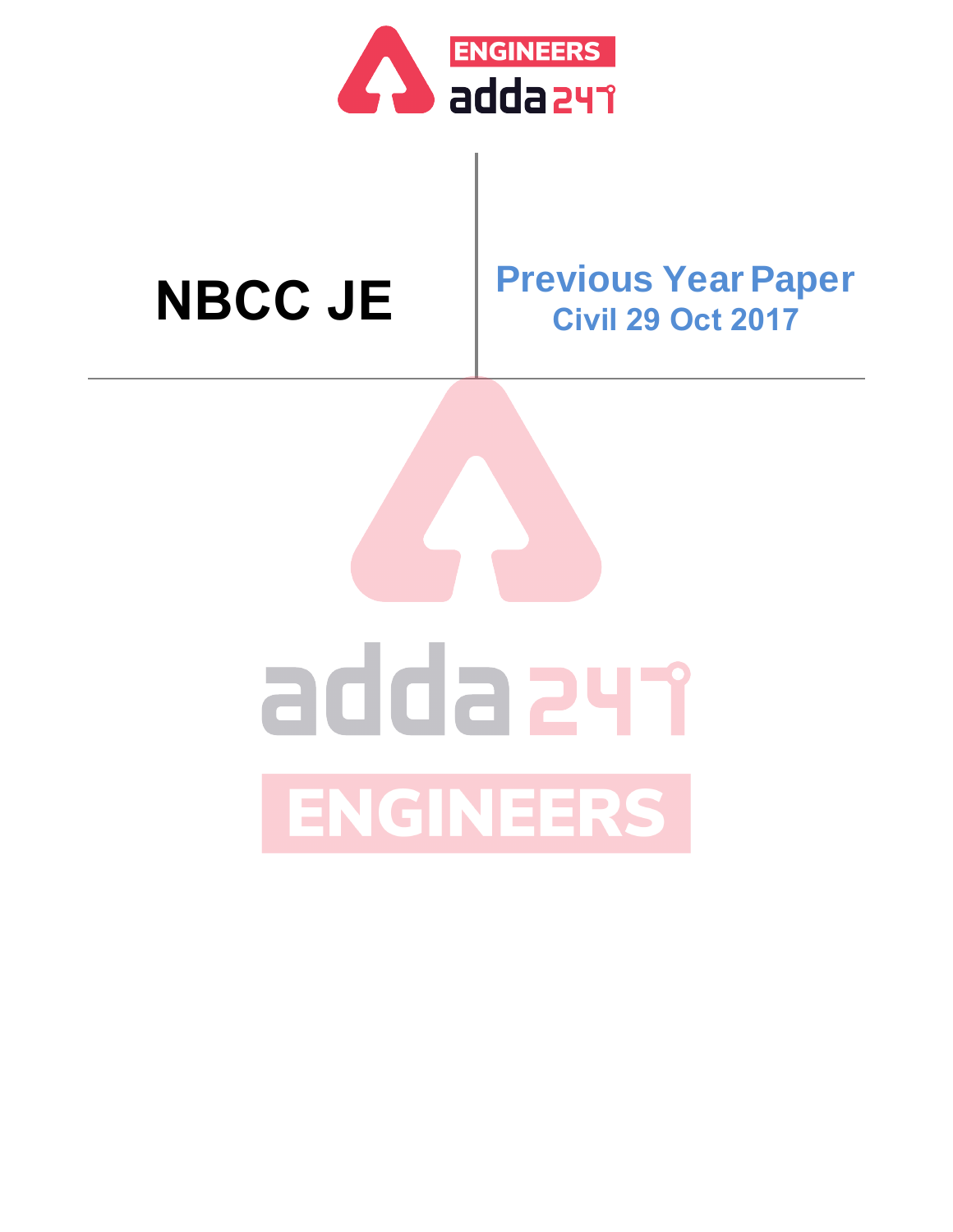|                                                                                                                                             | <b>Question Booklet No.:</b><br><b>Question Booklet Series:</b><br>प्रश्न पुस्तिका सिरीज: $\bm{A}$<br>प्रश्न पुस्तिका संख्या :                                                                                                                                                                                                                                                                                                      |  |  |  |  |
|---------------------------------------------------------------------------------------------------------------------------------------------|-------------------------------------------------------------------------------------------------------------------------------------------------------------------------------------------------------------------------------------------------------------------------------------------------------------------------------------------------------------------------------------------------------------------------------------|--|--|--|--|
|                                                                                                                                             | <b>EVENING SESSION</b>                                                                                                                                                                                                                                                                                                                                                                                                              |  |  |  |  |
|                                                                                                                                             | DO NOT OPEN THIS BOOKLET UNTIL TOLD TO DO SO<br>इस पुस्तिका को आदेश मिलने पर ही खोलें                                                                                                                                                                                                                                                                                                                                               |  |  |  |  |
| Time Allowed: 2 Hrs.<br><b>Total No. Questions: 100</b><br><u>Jr. ENGINEER (CIVIL)</u><br>प्रश्नों की कूल संख्या: 100<br>अनुमत समय : 2 घंटे |                                                                                                                                                                                                                                                                                                                                                                                                                                     |  |  |  |  |
| <b>OMR Answer Sheet No.</b><br>Roll No. :<br>ओ.एम.आर. उत्तर पत्रिका संख्या :<br>अनुक्रमांक :                                                |                                                                                                                                                                                                                                                                                                                                                                                                                                     |  |  |  |  |
|                                                                                                                                             | Name of the Candidate (in capital letters) :<br>अभ्यर्थी का नाम :                                                                                                                                                                                                                                                                                                                                                                   |  |  |  |  |
| <b>Candidate's Signature</b><br><b>Invigilator's Signature</b><br>कक्ष निरीक्षक के हस्ताक्षर<br>अभ्यर्थी के हस्ताक्षर                       |                                                                                                                                                                                                                                                                                                                                                                                                                                     |  |  |  |  |
|                                                                                                                                             | IMPORTANT: Read the following instructions carefully. Do not mark answers on the question booklet, otherwise you may<br>be debarred from the selection process.                                                                                                                                                                                                                                                                     |  |  |  |  |
| 1.                                                                                                                                          | Before commencing to answer, check that the Question Booklet has all the 100 questions (90 questions from<br>Discipline/Technical Aptitude, 10 Questions on General Awareness and there is no misprinting, overprinting and/or<br>any other shortcoming in it. If there is any shortcoming, intimate the same to your room invigilator and have it changed. No<br>complaint in this regard shall be entertained at any later stage. |  |  |  |  |
| 2.                                                                                                                                          | Answer sheet will be processed by Electronic means. Hence, invalidation of answer sheet resulting due to folding or<br>putting stray marks on it or any damage to the answer sheet as well as incomplete/incorrect filling of the answer sheet will<br>be the sole responsibility of the candidate.                                                                                                                                 |  |  |  |  |
| 3.                                                                                                                                          | There is no negative marking for wrong answer.                                                                                                                                                                                                                                                                                                                                                                                      |  |  |  |  |
| 4.                                                                                                                                          | Ask invigilator to sign on your admit card. If the same is not got signed by you, your candidature shall be liable to<br>be rejected.                                                                                                                                                                                                                                                                                               |  |  |  |  |
| 5.                                                                                                                                          | This is an objective type test in which each objective question is followed by four responses serialled (1) to (4). Your task is<br>to choose the correct/best response and mark your response in the OMR Answer Sheet only as per the instructions<br>given and NOT in the Question Booklet.                                                                                                                                       |  |  |  |  |
| 6.                                                                                                                                          | Use Black/Blue Ball Point Pen for all your work on the OMR Answer Sheet. The ovals on the OMR Answer Sheet are to<br>be completely filled by Black/Blue Ball Point Pen only. ANSWERS ONCE GIVEN CAN NOT BE CHANGED.                                                                                                                                                                                                                 |  |  |  |  |
| 7.                                                                                                                                          | DO NOT scribble or do rough work or make any stray marks on the Answer Sheet. DO NOT wrinkle or fold or staple it.                                                                                                                                                                                                                                                                                                                  |  |  |  |  |
| 8.                                                                                                                                          | Use of Calculators, Slide rules, Mobiles, calculator watches or any such devices and any other study/reference material is<br>NOT allowed inside the examination hall.                                                                                                                                                                                                                                                              |  |  |  |  |
| 9.                                                                                                                                          | Rough Work is to be done in the blank space provided in the Question Booklet, not on the OMR Answer Sheet. No other<br>paper will be allowed/provided for rough work.                                                                                                                                                                                                                                                               |  |  |  |  |
| 10.                                                                                                                                         | The Question Booklet will be in THREE SERIES (A, B, & C). You must write correct Question Booklet Series on your<br>OMR Answer Sheet.                                                                                                                                                                                                                                                                                               |  |  |  |  |
| 11.                                                                                                                                         | Return the complete Question Booklet and OMR Answer Sheet to the invigilator on completion of the test. Do not take this<br>Question Booklet or any part thereof or OMR Answer Sheet outside the examination room. Doing so is a punishable<br>offence.                                                                                                                                                                             |  |  |  |  |
| 12.                                                                                                                                         | Take care that you mark only one answer for each question. If more than one answer is given by you for any question, the<br>same will not be evaluated. Cutting/overwriting the answers are not allowed. Further questions are bilingual<br>(Hindi/English). In case of any variation in Hindi Translation version, English version will be taken as final for<br>evaluation purposes.                                              |  |  |  |  |
| हिन्दी में अनुदेश अन्तिम पृष्ठ (Back cover) पर दिया गया है।                                                                                 |                                                                                                                                                                                                                                                                                                                                                                                                                                     |  |  |  |  |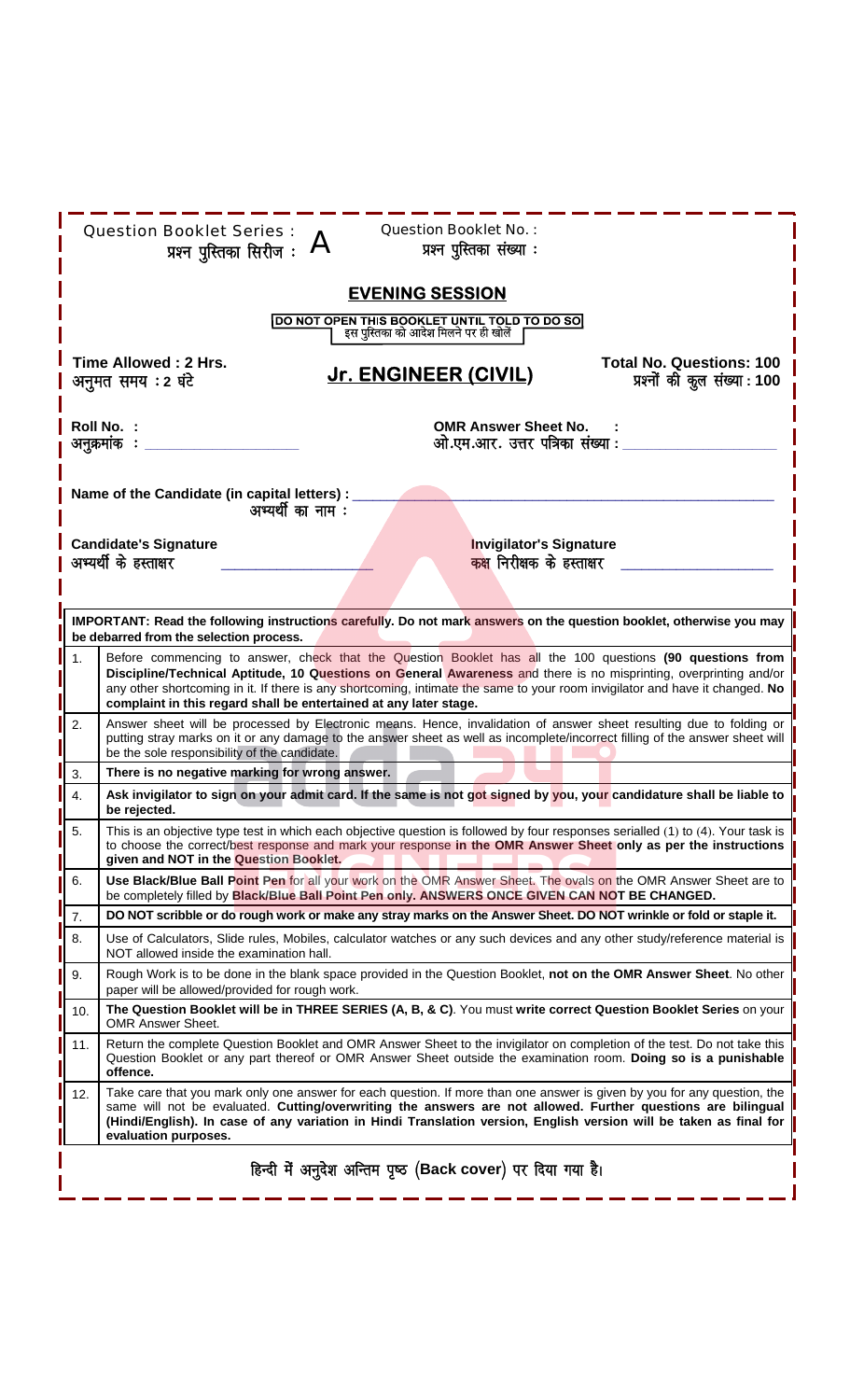#### **GENERAL AWARENESS**

| 1. | When the branch of a tree is shaken violently, the<br>leaves fall. This happening can be explained by:                                                                                           | 1.  | किसी पेड़ की शाखा को जोर से हिलाने पर पत्तियाँ गिरती हैं। इस घटना<br>की व्याख्या होती है गति के:                              |
|----|--------------------------------------------------------------------------------------------------------------------------------------------------------------------------------------------------|-----|-------------------------------------------------------------------------------------------------------------------------------|
|    | (1) Joules $1st$ law of motion<br>(2) Newton's $1st$ law of motion<br>(3) Joules $2^{nd}$ law of motion<br>(4) Newton's $3rd$ law of motion                                                      |     | (1) जूल के प्रथम नियम से<br>(2) न्यूटन के प्रथम नियम से<br>(3) जूल के द्वितीय नियम से<br>(4) न्यूटन के तृतीय नियम से          |
| 2. | What is the eligibility criteria for age for election as 2.<br>vice President of India?                                                                                                          |     | भारत के उप-राष्ट्रपति के चुनाव हेतु उम्र का अर्हता मानदण्ड क्या है?<br>(1) 35 वर्ष की आयु पूर्ण होनी चाहिए                    |
|    | (1) Should have completed the age of 35 years<br>(2) Should have completed the age of 30 years<br>(3) Should have completed the age of 25 years<br>(4) Should have completed the age of 32 years |     | (2) 30 वर्ष की आयु पूर्ण होनी चाहिए<br>(3) 25 वर्ष की आयु पूर्ण होनी चाहिए<br>(4) 32 वर्ष की आयु पूर्ण होनी चाहिए             |
| 3. | The president can nominate two members of the Lok 3.<br>Sabha to give representation to                                                                                                          |     | राष्ट्रपति लोक-सभा में निम्न का प्रतिनिधित्व करने के लिये दो सदस्यों<br>को नामांकित कर सकते हैं:                              |
|    | (1) The Anglo-Indians<br><b>Indian Christians</b><br>(2)<br>(3) Parsis<br>(4) Buddhists                                                                                                          |     | (1) आंग्ल भारतीय<br>भारतीय ईसाई<br>(2)<br>(3) पारसी<br>(4) बुद्धिष्ट                                                          |
| 4. | FIFA World Cup 2018 will be organised in which of the                                                                                                                                            | 4.  | FIFA विश्वकप 2018 किस देश में आयोजित किया जायेगा?                                                                             |
|    | following countries?<br>(1) Russia<br>(2) Germany<br>(4) France<br>(3) Brazil                                                                                                                    |     | (2) जर्मनी<br>(1) रूस<br>(3) ब्राज़ील<br>(4) फ्रॉस                                                                            |
| 5. | <b>Planet that rotates clockwise:</b>                                                                                                                                                            | 5.  | वह ग्रह जो दक्षिणावर्त घूर्णन करता है:                                                                                        |
|    | (2) Venus<br>$(1)$ Earth<br>(4) Pluto<br>$(3)$ Mars                                                                                                                                              |     | (1) पृथ्वी<br>(2)<br>शुक्र<br>(4) प्लूटो<br>(3) मंगल                                                                          |
| 6. | Select the smallest (computer) memory size?<br>(1) Terabyte<br>(2) Gigabyte<br>(3) Kilobyte<br>(4) Megabyte                                                                                      | 6.  | स्मृति आकार (कम्प्यूटर) के हिसाब से सबसे छोटे का चयन करें:<br>(1) टेराबाईट<br>(2) गिगाबाईट<br>(4) मेगाबाईट<br>किलोबाईट<br>(3) |
| 7. | Which one among the following is not an important<br>factor of climate of an area?                                                                                                               | -7. | निम्नलिखित में से कौन-सा एक क्षेत्र के जलवायु का एक महत्वपूर्ण<br>कारक नहीं है?                                               |
|    | (1) Latitude<br>Longitude<br>(2)                                                                                                                                                                 |     | अक्षांतर<br>(1)<br>देशांतर<br>(2)                                                                                             |
|    | Altitude<br>(3)<br>Distance from the sea<br>(4)                                                                                                                                                  |     | (3) तुंगता<br>(4) समुद्र से दूरी                                                                                              |
| 8. | Dr. C.V. Raman was awarded Nobel Prize for his work<br>connected with which of following phenomenon of<br><b>Radiation?</b>                                                                      | 8.  | डॉ. सी.वी. रमन को नोबेल पुरस्कार दिया गया जो विकिरण की किस<br>संवृत्ति से सम्बन्धित था?                                       |
|    | (1) Scattering<br>(2) Diffraction<br>(3) Interference<br>(4) Polarization                                                                                                                        |     | (1) प्रकीर्णन<br>(2) विवर्तन<br>(3) व्यतिकरण<br>(4) ध्रुवीकरण                                                                 |
| 9. | Find the odd one out on the basis of its rotation?                                                                                                                                               | 9.  | इसके घूर्णन के आधार विषम को पहचानें?                                                                                          |
|    | (1) Venus<br>$(2)$ Mars<br>(3) Pluto<br>$(4)$ Earth                                                                                                                                              |     | (2) मंगल<br>(1) शुक्र<br>(4) पृथ्वी<br>(3) प्लूटो                                                                             |
|    | 10. Vasco-de-gama was a native of:                                                                                                                                                               |     | 10. वास्कोडिगामा कहाँ का निवासी थाः                                                                                           |
|    | (1) America<br>(2) Britain<br>(3) Portugal<br>(4) Australia                                                                                                                                      |     | (1) अमेरिका<br>(2) ब्रिटेन<br>(3) पुर्तगाल<br>(4) आस्ट्रेलिया                                                                 |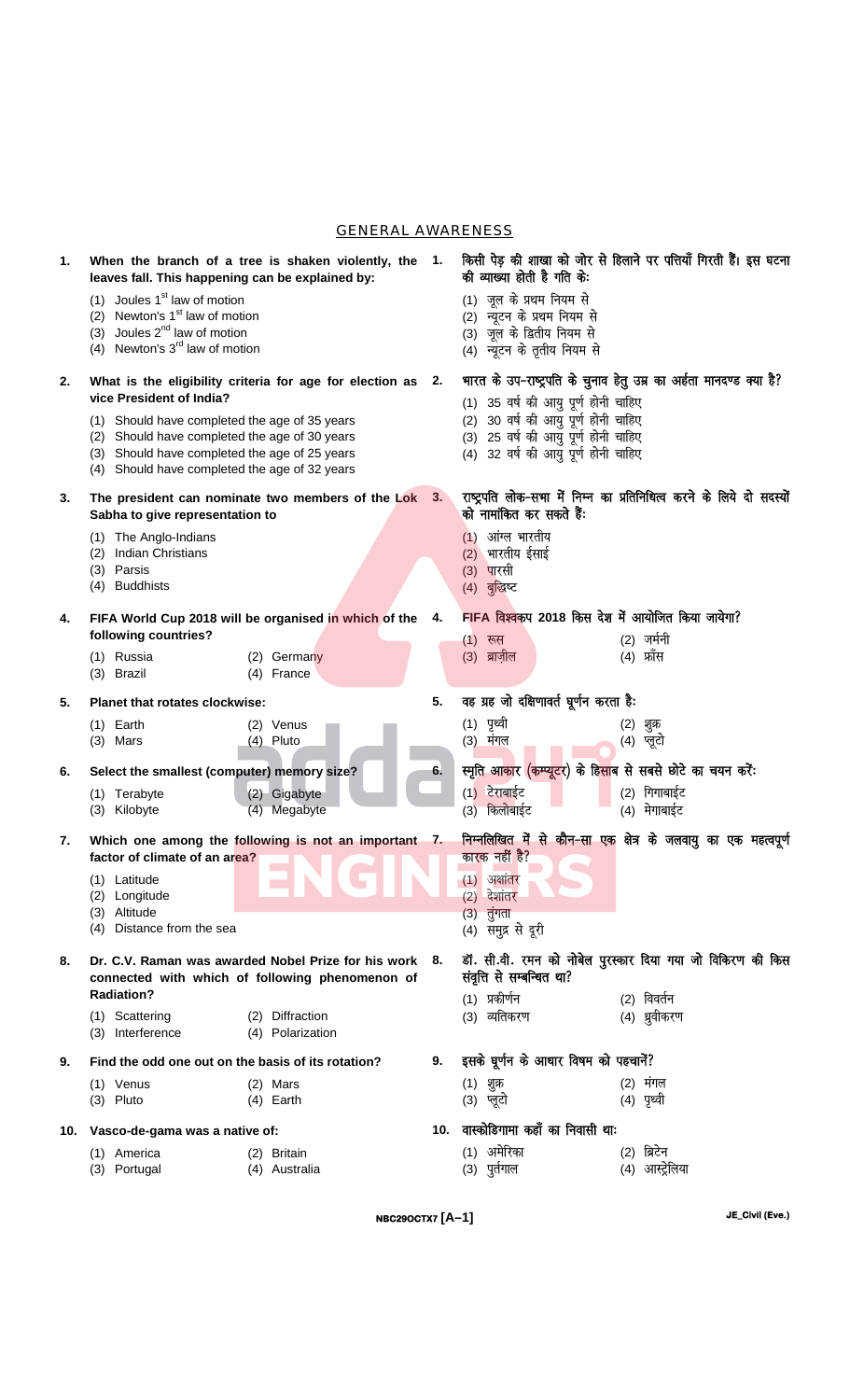#### DISCIPLINE / TECHNICAL APTITUDE

#### **11. Effective span of a freely supported beam or slab is:**

- (1) Distance between the centre of the end supports
- (2) Clear distance between the support plus the effective depth of the beam
- (3) Clear distance between support plus twice the effective depth of the beam
- (4) Least of (1) & (2)

#### **12. A doubly reinforced beam is used:**

- (1) When extra safety factor is required
- (2) When the depth and width of beam have to be restricted
- (3) When depth of beam is more than the width
- (4) A large moment of resistance is desired

#### **13. A slender element is the one whose:**

- (1) Length is large as compared to its depth
- (2) Length is large as compared to its other dimensions
- (3) L/D > 15
- (4) L/D >25

Where  $L =$  Span and  $D =$  depth

#### **14. Deflection of steel beams is limited:**

|        | (1) span/180 | $(2)$ span/250 |
|--------|--------------|----------------|
| $\sim$ |              | $\sim -$       |

(3) span/325 (4) span/350

#### **15. The Consistency Index of Soil is:**

- (1) (Natural Water Content Liquid Limit)/ Plasticity Index
- (2) (Natural Water Content Liquid Limit)/ Liquidity Index
- (3) (Liquid Limit– Natural Water Content)/ Plasticity Index
- (4) None of these

#### **16. Maximum bending moment occurs at a point where:**

- (1) S.F. is either zero or changes sign
- (2) S.F. is maximum
- (3) Transverse loading is zero
- (4) At the centre of the beam span

#### **17. The red colour of bricks is due to:**

- (1) Iron oxide
- (2) Silica
- (3) Magnesia
- (4) Alumina

**18. The lower water–cement ratio in concrete produces:**

- (1) More density
- (2) Small creep and shrinkage
- (3) More bond
- (4) All of these

#### **19. Reinforcement bars are generally bent:**

- (1) By heating
- (2) Welding
- (3) Manually using lever
- (4) By dies and jigs

#### 11. मुक्त समर्थित बीम या पटिया का प्रभावी स्पैन है:

- (1) छोर सपोर्ट के केंद्र के बीच की दूरी
- (2) बीम के सपोर्ट एवं प्रभावी गहराई के बीच की दूरी
- $\overline{a}$  ) बीम के सपोर्ट एवं प्रभावी गहराई के दुगुने के बीच की दुरी
- (4) (1) एवं (2) में से जो न्यूनतम

#### 12. एक डबल रेनफोर्समेंट बीम का उपयोग निम्न में किया जाता है:

- (1) जब ज्यादा सुरक्षा फैक्टर की जरुरत हो
- (2) जब बीम को गहराई और चौडाई को प्रतिबंधित करना है
- (3) जब बीम की गहराई चौडाई से अधिक हो
- (4) जब अधिक मोमेंट ऑफ रेजिस्टेंस की जरूरत हो

#### 13. एक स्लेंडर एलिमेंट है जिसका:

- $(1)$  लंबाई इसकी गहराई की तुलना में बड़ा है
- $(2)$  लंबाई इसके दूसरे आयाम की तुलना में बड़ा है
- (3) L/D > 15
- $(4)$  L/D > 25
- Where  $L = \pi F \cdot \nabla \cdot \nabla F = \pi F \cdot \nabla F$

#### 14. स्टील बीम की डिफ्लेक्शन निम्न तक सीमित है:

- (1) स्पैन/180 (2) स्पैन/250<br>(3) स्पैन/325 (4) स्पैन/350
- (3) स्पैन/325

#### 15. किसी भी मिटटी का कन्सिटेंसी इंडेक्स होता है?

- (1) (नेचूरल वाटर कंटेंट लिक्विड लिमिट) / प्लास्टिसिटी इंडेक्स
- (2) (नेचुरल वाटर कंटेंट लिक्विड लिमिट)/ लिक्विडिटी इंडेक्स
- (3) (लिक्विड लिमिट- नेचुरल वाटर कंटेंट )⁄ प्लास्टिसिटी इंडेक्स
- $(4)$  इनमें से कोई नहीं

#### 16. मैक्सिमम बेन्डिंग मोर्मेट किस बिन्दु पर होता है:

- (1) S.F. का मान शन्य या बदले चिन्ह
- $(2)$  S.F. का मान अधिकतम हो
- (3) ट्रांसवर्स लोडिंग जीरो हो
- (4) बीम स्पान के मध्य में

#### 17. ईट का लाल रंग किस तत्त्व के कारण होता है

- (1) आयरन ऑक्साइड
- (2) सिलिका
- (3) मैगनिशिया
- (4) एलुमिना

#### 18. कंक्रीट उत्पादो में वाटर एवं सीमेंट का कम अनुपात से होता है

- (1) ज्यादा डेंसिटी
- (2) कम क्रीप और श्रीन्केज
- (3) ज्यादा बांड
- (4) ये सभी

#### 19. रेनफोर्समेंट बार को सामान्यतः मोड़ा जाता है:

- (1) गर्मी द्वारा
- (2) वेल्डिंग
- (3) हाथ से लीवर का उपयोग कर
- (4) डाइज और जिग्स द्वारा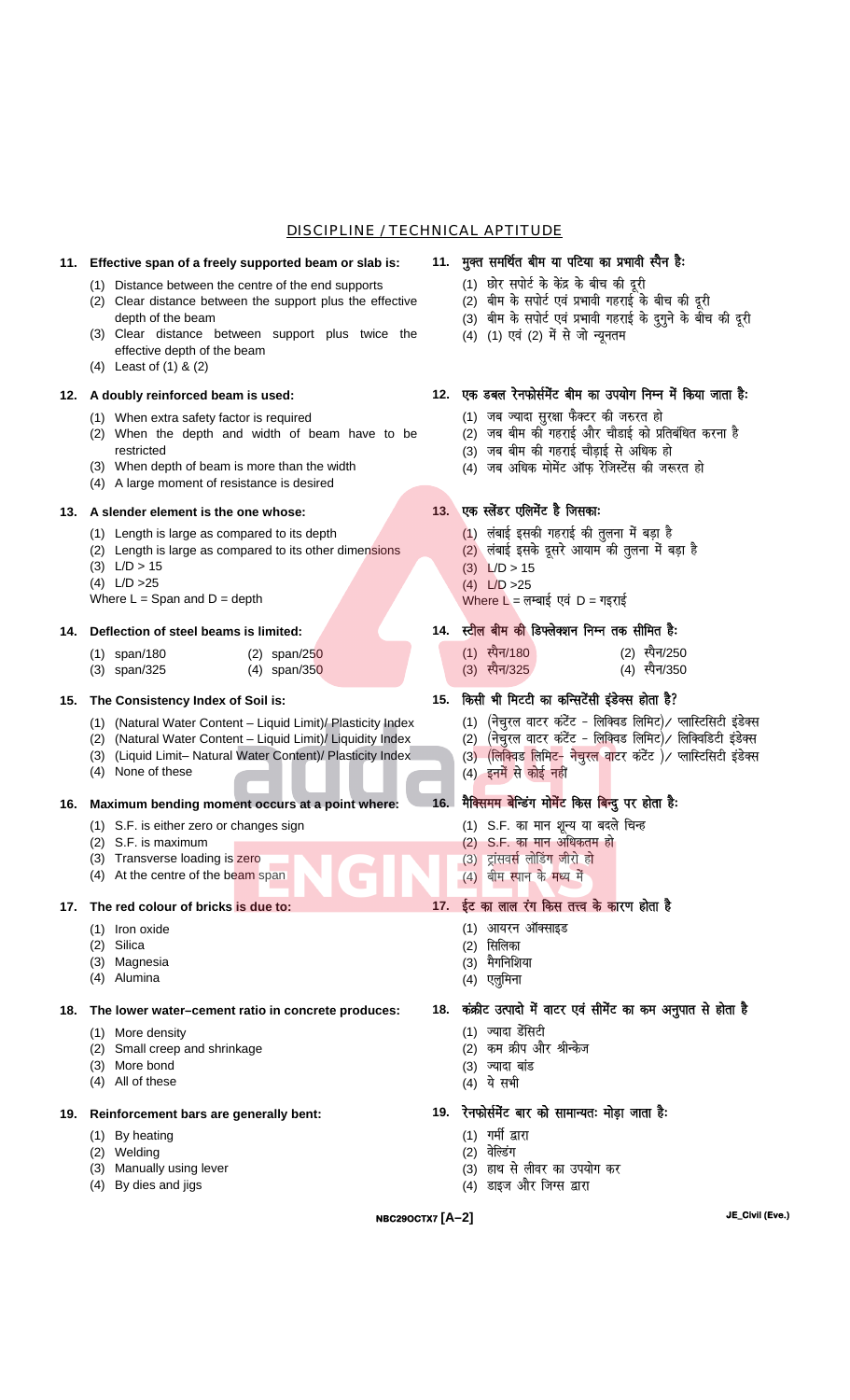|     | 20. The plasticity index may be defined as the numerical 20. प्लास्टिकता सूचकांक को निम्न के बीच संख्यात्मक अंतर के रूप में<br>difference between:                                            |     | परिभाषित किया जा सकता है:                                                                                                                                                                                                 |
|-----|-----------------------------------------------------------------------------------------------------------------------------------------------------------------------------------------------|-----|---------------------------------------------------------------------------------------------------------------------------------------------------------------------------------------------------------------------------|
|     | (1) Liquid limit and plastic limit<br>(2) Plastic limit and shrinkage limit<br>Liquid limit and shrinkage limit<br>(3)<br>None of these<br>(4)                                                |     | (1) द्रव सीमा और प्लास्टिक सीमा<br>(2) प्लास्टिक सीमा और संकुचन सीमा<br>(3) द्रव सीमा और संकुचन सीमा<br>(4) इनमें से कोई नहीं                                                                                             |
|     | 21. The recommended compression strength of A class 21. BIS के अनुसार A श्रेणी की ईंट का अनुशंसित संपीड़न सामर्थ्य होता है:<br>Brick as per BIS is:                                           |     |                                                                                                                                                                                                                           |
|     | (2) $20N/mm^2$<br>(1) $25N/mm^2$<br>(3) $14N/mm^2$<br>(4) None of these                                                                                                                       |     | (2) $20N/mm^2$<br>(1) $25N/mm^2$<br>(3) $14N/mm^2$ (4) इनमें से कोई नहीं                                                                                                                                                  |
| 22. | The formula $V = \frac{1}{n}R^{\frac{2}{3}}S^{\frac{1}{2}}$ used for determining flow 22. सूत्र $V = \frac{1}{n}R^{\frac{2}{3}}S^{\frac{1}{2}}$ जो मल व्यवस्था बहाव वेग को निर्धारित करने में |     |                                                                                                                                                                                                                           |
|     | velocities in sewers is known as:                                                                                                                                                             |     | प्रयोग होता है, किसका सूत्र है:                                                                                                                                                                                           |
|     | (2) Bazin's formula<br>(1) Chezy's formula<br>(3) Kutter's formula<br>(4) Manning's formula                                                                                                   |     | (1) चेजी सूत्र<br>(2) बेजिन सूत्र<br>(4) मैनिंग्स सूत्र<br>(3) कुटर्स सूत्र                                                                                                                                               |
| 23. | To orient a plane table without two inaccessible<br>points, the method generally adopted is:                                                                                                  | 23. | <mark>दो</mark> अगम्य बिन्दुओं के बगैर एक समतल मेज के अनुस्थापन के लिए<br>सामान्यतः अपनाई जाने वाली पद्धति हैः                                                                                                            |
|     | (1) Intersection<br>(2) Resection<br>(3) Radiation<br>(4) Two point problem                                                                                                                   |     | (1) अर्न्तच्छेदन<br>(2) प्रतिच्छेदन<br>(4) द्वि-बिन्दु समस्या<br>(3) रेडिएषन                                                                                                                                              |
| 24. | In a riveted connection, a minimum distance of the<br>rivet from the edge is kept with a view to preventing<br>failure due to                                                                 |     | 24. रिवेट कनेक्शन में किनारे से रिवेट की न्यूनतम दूरी इनमें से किसकी<br>वजह से होने वाली असफलता से बचने की दृष्टि से रखी जाती है:<br>(1) रिवेट का अपरूपण (2) रिवेट पर बियरिंग<br>(3) प्लेट का अपरूपण (4) प्लेट का टियरिंग |
|     | (2) Bearing on rivet<br>(1) Shearing of rivet<br>(3) Shearing of plate<br>(4) Tearing of plate                                                                                                |     |                                                                                                                                                                                                                           |
|     | 25. Which one of the following forms of chlorine has no 25. क्लोरीन की निम्नांकित रूपों में से किसमें कोई रोगाणुनाशी गुण नहीं<br>disinfectant property:                                       |     | होता हैः                                                                                                                                                                                                                  |
|     | (1) Hypochlorous acid<br>(2) Hypochlorite ion<br>(4) Trichloramine<br>(3) Monochloramine                                                                                                      |     | (2) हाइपोक्लोराइट आयन<br>(1) हाइपोक्लोरस अम्ल<br>(3) मोनोक्लोरामाइ <mark>न</mark><br>(4) ट्राइक्लोरामाइन                                                                                                                  |
|     | 26. Eutriphication of lakes is due to:                                                                                                                                                        |     | 26. झीलों का इयूट्रिफिकेशन का कारण है:                                                                                                                                                                                    |
|     | (1) Excess nutrients in water<br>Excess hard ion in water<br>(2)<br>Excess turbidity in water<br>(3)<br>(4) Excess iodine in water                                                            |     | (1) जल में पोषकों का आधिक्य होना<br>जल में कठोर आयनों का आधिक्य होना<br>(2)<br>जल में आविलता का आधिक्य होना<br>(3)<br>(4) जल में आयोडीन का आधिक्य होना                                                                    |
| 27. | Most of the bacteria in sewage are:                                                                                                                                                           | 27. | मलक जल में अधिकतर जीवाणु होते हैं:                                                                                                                                                                                        |
|     | (1) Parasite<br>(2) Patrognic<br>(3) Saprophitic<br>(4) Anaerobic                                                                                                                             |     | (1) परजीवी<br>(2) रोगमूलक<br>(3) सेप्रोफिटिक<br>(4) अवायवीय                                                                                                                                                               |
| 28. | In roof trusses, the most frequently used section is:                                                                                                                                         |     | 28. छत कैंचियों में, सर्वाधिक प्रयुक्त खंड है:                                                                                                                                                                            |
|     | (1) Two-angle sections placed back to back<br>(2) Two-channel sections placed back to back<br>(3) Two channel sections placed wide apart<br>(4) Four-angle sections                           |     | (1) एक-दूसरे के पीछे रखे गए द्विकोणी खंड<br>(2) एक-दूसरे के पीछे रखे गए द्विचैनल खंड<br>(3) पूरी तरह पृथक रखे गए द्विचैनल खंड<br>(4) चतुष्कोणी खंड                                                                        |
| 29. | The ratio of ultimate creep strain to elastic strain is 29.<br>known as:                                                                                                                      |     | प्रत्यास्थ विकृति के प्रति चरम विसर्पी विकृति का अनुपात कहलाता है:<br>(1) विसर्पण माड्यूल<br>(2) विसर्पण गुणांक                                                                                                           |
|     | (2) Creep coefficient<br>(1) Creep modulus<br>Creep-strain ratio<br>(4) Tertiary creep<br>(3)                                                                                                 |     | (3) विसर्पण विकृति अनुपात<br>(4) तृतीयक विसर्पण                                                                                                                                                                           |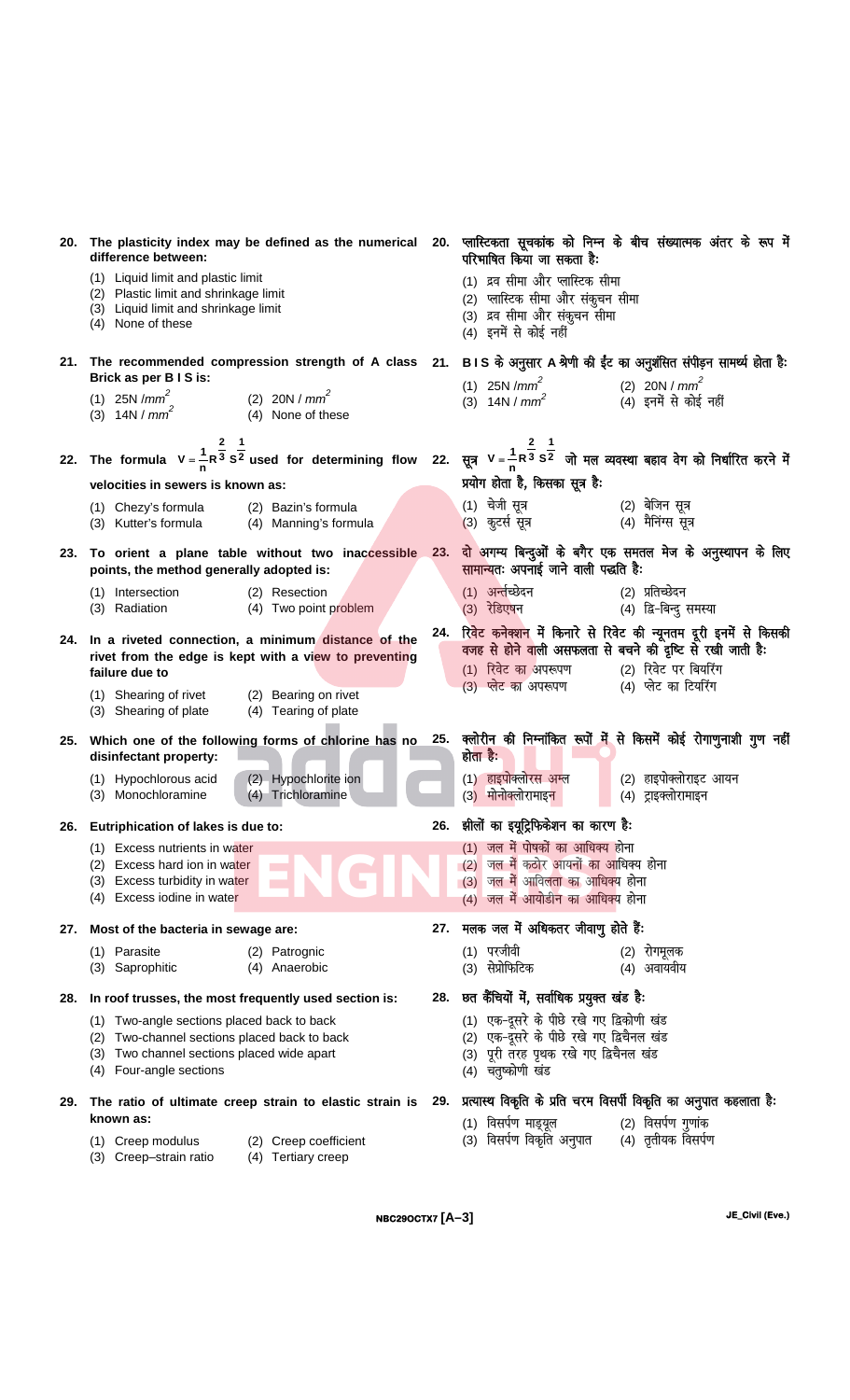- **30. When a canal flowing under pressure is carried below a natural drainage such that its FSL does not touch the underside of the supporting structure, the structure so provided is called:**
	- (1) Syphon (2) Aqueduct
	- (3) Super passage (4) Syphone–aqueduct
- **31. A circular hole of 50 mm diameter is cut out from a circular disc of 100 mm diameter as shown in Fig. The center of gravity of the section will lie:**



- (1) In the bigger circle
- (2) In the hole
- (3) At center of bigger circle
- (4) At center of smaller circle

**32. Limiting value of Poisson's ratio are:**

- $(1)$  –1 and 0.5
- (2) 1 and 0.5
- (3) 0 and 0.5
- (4) None of these
- **33. Which of the following section is most efficient in carrying bending moments:**
	- (1) Rectangular (2) Circular
	- (3) I–Section (4) T–Section
- **34. The following figure shows the shear force diagram for a beam simply supported. The maximum BM for the loaded beam is:**
	- b  $\mathfrak{p}$ B R C 6.5 3.Ōt  $\overline{3}$ . Ot 65 (1) 13.0 tm at B (2) 48 tm at C  $(3)$  9 tm at B  $(4)$  None of these
- **35. A doubly reinforced beam is considered less economical than a singly reinforced beam because:**
	- (1) Shear reinforcement is more
	- (2) Compressive steel is under stressed
	- (3) Tensile steel required is more than that for balanced section
	- (4) Concrete is not stressed to its full value
- **36. Quantity of cement required (in terms of 50 kg. bags) to cast a 5 m**×**4 m slabs (RCC 1:2:4) of thickness 10 cm is approximately:**

| $(1)$ 8 bags  | $(2)$ 11 bags |
|---------------|---------------|
| $(3)$ 13 bags | $(4)$ 14 bags |

- 30. दबाव के अन्दर प्रवाहित होने वाली एक नहर को किसी प्राकृतिक अपवाह के नीचे से इस प्रकार ले जाया जाता है कि इसका **FSL** सहायक संरचना को भीतर की तरफ नहीं छूता है। इस प्रकार उपलब्ध कराई गई संरचना को कहते हैं:
	- (1) साइफन (2) जलसेतु<br>(3) ऊर्ध्वलंघक (4) साइफन
		- (4) साइफन-जलसेत
- 31. जैसा कि चित्र में दर्शाया गया है 100 mm व्यास की एक वृत्ताकार हिस्क से 50 mm व्यास का एक वृत्ताकार छिद्र काटा हुआ है। काट का गुरूत्व केन्द्रः



- (1) बड़े वृत्त में पड़ेगा
- $(2)$  छिद्र में पडेगा
- (3) बड़े वृत्त के केन्द्र पर होगा
- $(4)$  छोटे वृत्त के केन्द्र पर होगा

#### 32. पाइजन रेश्यो की लिमिटिंग वैल्यू होती है

- $(1)$  –1 और 0.5
- $(2)$  1 और 0.5
- (3) 0 और 0.5
- $(4)$  इनमें से कोई नहीं
- 33. निम्न में से कौन से सेक्शन में बेन्डिंग मोमेंट को वहन करने की शक्ति सर्वाधिक होती है:

| (1) रेक्टंगुलर | (2) सर्कुलर  |
|----------------|--------------|
| (3) ।-सेक्शन   | (4) T-सेक्शन |

34. निम्नांकित चित्र एक सा<del>धारण स</del>मर्थित धरन के लिए अपरूपण बल आरेख दर्शाता है। भारित धरन के लिए अधिकतम BM है:



#### 35. एक दोहरी प्रबलित धरन कम खर्चीली मानी जाती है इकहरी प्रबलित धरन की तुलना में क्योंकिः

- (1) अपरूपण प्रतिबल ज्यादा होता है
- (2) संपीडित स्टील अर्न्त प्रतिबलित होती है
- (3) संतुलित खण्डों की अपेक्षा तन्य स्टील ज्यादा वांछित होती है
- (4) कंकरीट अपने पर्ण मान तक प्रतिबलित नहीं होता है
- 36. 10 सेमी. मोटाई वाले 5 m×4 m स्लैब (RCC 1:2:4) ढालने के लिए लगभग कितने (50 किया. बोरियाँ) सीमेंट की जरूरत पड़ेगी:

| $(1)$ 8 बोरे | (2) 11 बोरे |
|--------------|-------------|
| (3) 13 बोरे  | (4) 14 बोरे |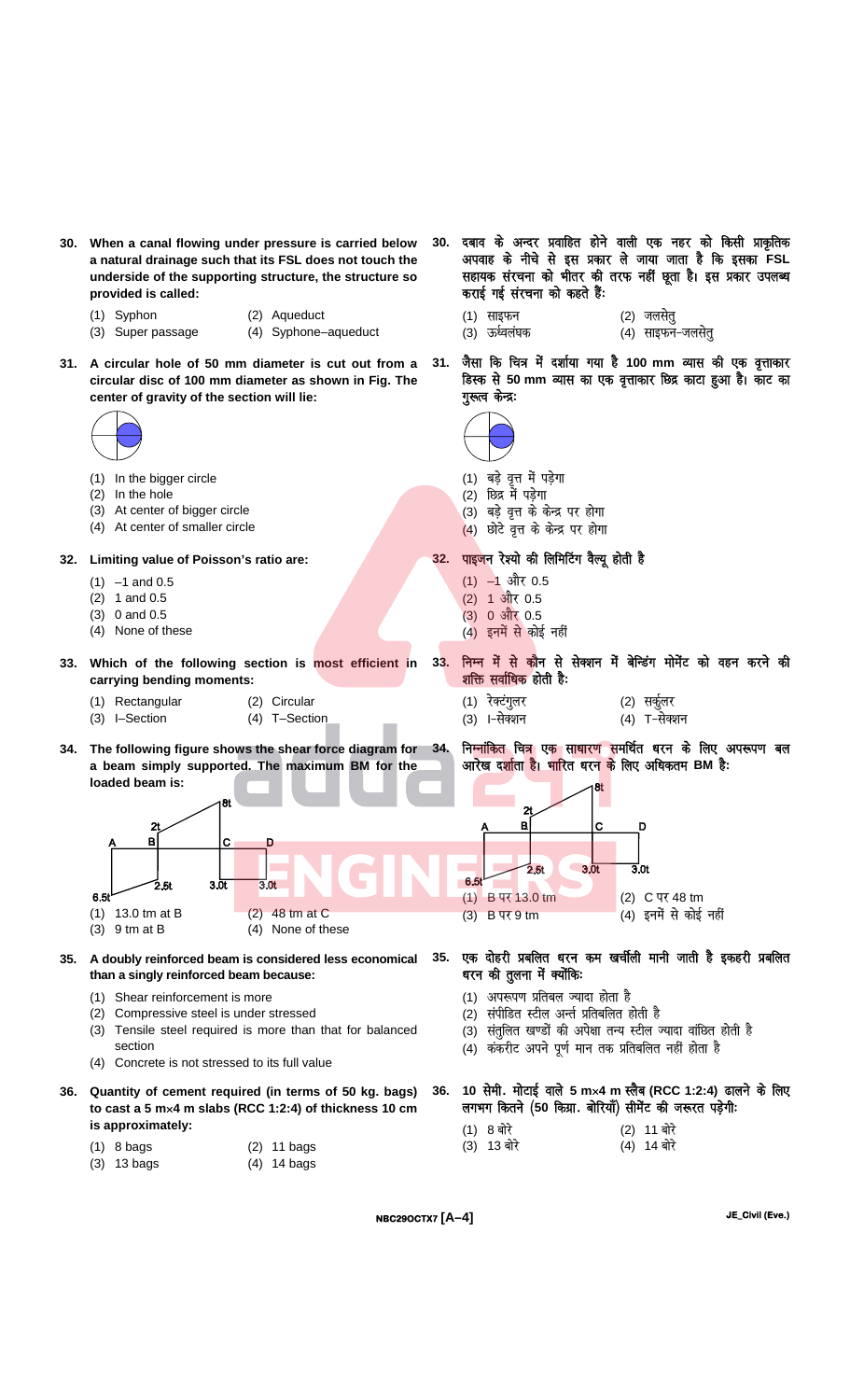| 37. किसी ज्ञात उद्विक्षेप के एक बिन्दु पर ली गई स्टाफ रीडिंग को कहते हैं:<br>(4) सन्मुख अवलोकन<br>40. दृढ़ता का मापांक परिभाषित किया जा सकता है इसके अनुपातिकः |
|----------------------------------------------------------------------------------------------------------------------------------------------------------------|
|                                                                                                                                                                |
|                                                                                                                                                                |
|                                                                                                                                                                |
|                                                                                                                                                                |
|                                                                                                                                                                |
|                                                                                                                                                                |
|                                                                                                                                                                |
|                                                                                                                                                                |
|                                                                                                                                                                |
|                                                                                                                                                                |
|                                                                                                                                                                |
| 5mm वाली एक स्टील की छड़ को 15°C से 40°C तक तापित किया<br>जाता है और यह फैलने के लिए मुक्त है। छड़ प्रेरित करेगी:                                              |
| (2) अपरूपण प्रतिबल                                                                                                                                             |
|                                                                                                                                                                |
| कंक्रीट की सामर्थ्य पर जिसमें एग्रीगेट प्रयोग किया जाता है, उसकी                                                                                               |
|                                                                                                                                                                |
| थियोडोलाइट एक ऐसा उपकरण है जिसका प्रयोग निम्न को अत्यंत शुद्ध                                                                                                  |
|                                                                                                                                                                |
|                                                                                                                                                                |
|                                                                                                                                                                |
| 44. मृदा पर संपीडन सूचकांक निम्न के निर्धारण में सहायक होता है:                                                                                                |
|                                                                                                                                                                |
|                                                                                                                                                                |
|                                                                                                                                                                |
|                                                                                                                                                                |
|                                                                                                                                                                |
|                                                                                                                                                                |
|                                                                                                                                                                |
|                                                                                                                                                                |
|                                                                                                                                                                |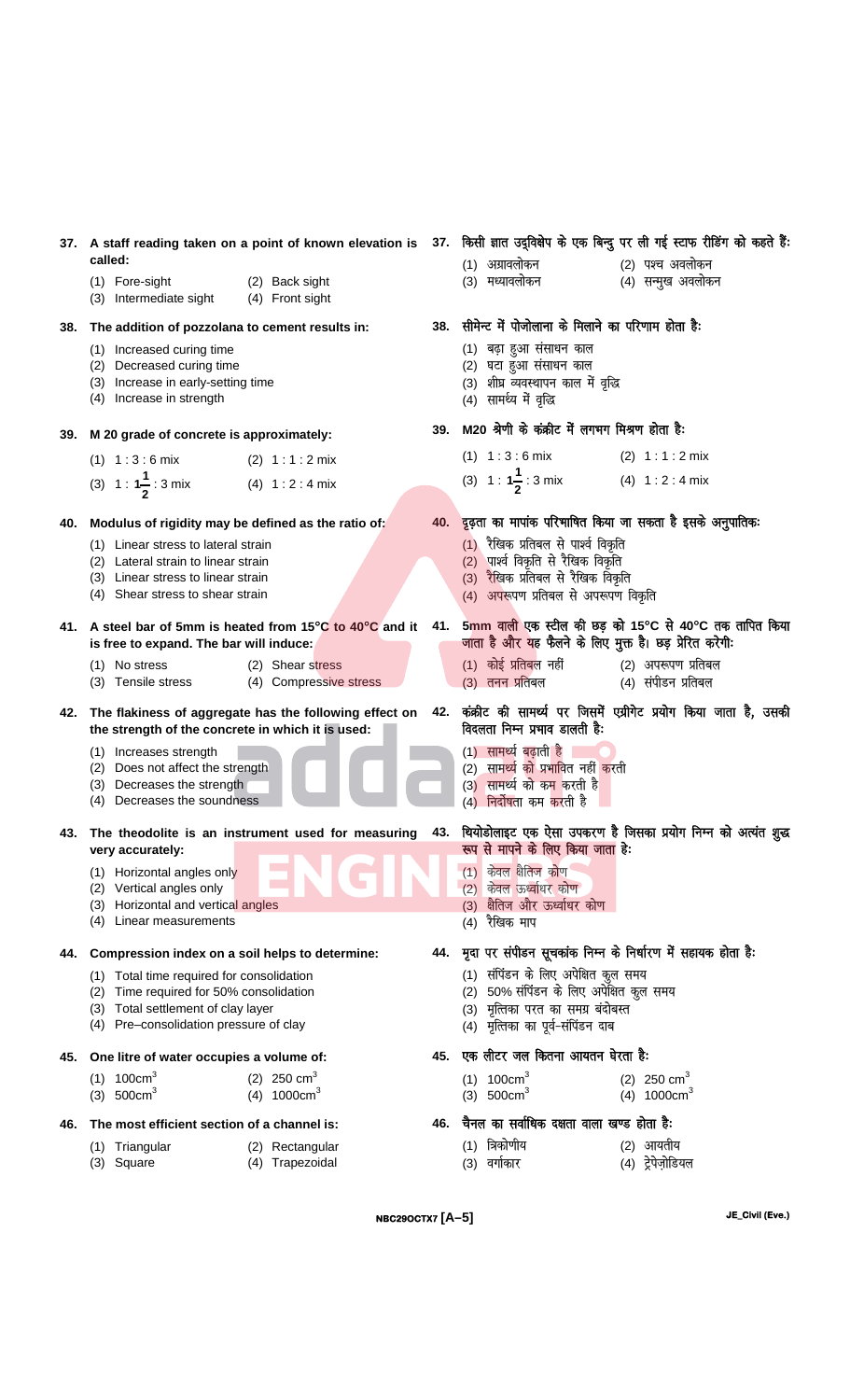|     | 47. When a body is subjected to 3 mutually perpendicular<br>stresses, of equal intensity, the ratio of direct stress to<br>the corresponding volumetric strain is known as: |     | 47. जब एक पिण्ड तीन समान तीव्रता वाले पारस्परिक प्रतिबलों के अधीन है<br>तो प्रत्यक्ष प्रतिबल से संबद्ध आयतनिक विकृति जानी जाती है:<br>(1) यंग का मापांक |
|-----|-----------------------------------------------------------------------------------------------------------------------------------------------------------------------------|-----|---------------------------------------------------------------------------------------------------------------------------------------------------------|
|     | (1) Young's modulus<br>(2) Modulus of Rigidity<br><b>Bulk Modulus</b><br>(3)<br>(4) Poisson's ratio                                                                         |     | (2) दृढ़ता का मापांक<br>(3) बल्क का मापांक<br>(4) पायसन अनुपात                                                                                          |
| 48. | The dressing of stone is done:                                                                                                                                              | 48. | स्टोन की ड्रेसिंग की जाती है:                                                                                                                           |
|     | (1) Immediately after quarrying<br>(2) After seasoning<br>(3) After three months of quarrying<br>(4) Just before construction                                               |     | (1) खनन के तुरन्त पश्चात्<br>(2) सिझाने के पश्चात्<br>(3) खनन के तीन माह पश्चात्<br>(4) निर्माण के तुरन्त पहले                                          |
|     | 49. The lever arm in a singly reinforced beam is equal to:                                                                                                                  | 49. | एकल प्रबलित बीम में लीवर आर्म बराबर होता है:                                                                                                            |
|     | $(2)$ 2d – $x/3$<br>$(1)$ d – x<br>$(4)$ 4d – $x/3$<br>$(3)$ d – x/3                                                                                                        |     | $(1)$ d – x<br>$(2)$ 2d – $x/3$<br>$(3)$ d – x/3<br>$(4)$ 4d – $x/3$                                                                                    |
|     | where $d = distance$ between the top of beam and centre of<br>steel bars and $x =$ depth of neutral axis below from the top<br>of the beam                                  |     | <mark>ज</mark> हाँ d = धरन के शीर्ष एवं स्टील छड़ों के केन्द्र के मध्य दूरी एवं<br>$x =$ बीम के शीर्ष से तटस्थ अक्ष के नीचे की गहराई                    |
|     |                                                                                                                                                                             |     |                                                                                                                                                         |
|     | 50. As per IS specification, the minimum time for initial<br>setting of ordinary portland cement is:                                                                        | 50. | IS स्पेसिफिकेशन के अनुसार साधारण पोर्टलैंड सीमेंट की प्राइमरी सेटिंग<br>का न्यूमतम समय होता है                                                          |
|     | $(1)$ 20 minutes<br>$(2)$ 30 minutes<br>$(3)$ 60 minutes<br>$(4)$ 10 hours                                                                                                  |     | (1) 20 मिनट<br>(2) 30 मिनट<br>(3) 60 मिनट<br>(4) 10 घंटा                                                                                                |
| 51. | The quality of structured steel is normally identified by:                                                                                                                  |     | 51. स्ट्रकचर्ड स्टील की गुणवता सामान्यतः पहचानी जाती हैः                                                                                                |
|     | (1) Yield stress<br>(2) Ultimate stress<br>(3) Proof stress<br>(4) None of these                                                                                            |     | (2) अल्टीमेट स्ट्रेस<br>(1) यील्ड स्ट्रेस<br>(4) इनमें से कोई नहीं<br>(3) प्रूफ स्ट्रेस                                                                 |
|     | 52. In Plate girders, steel plates are placed at the top and<br>bottom plates to enhance its:                                                                               | 52. | प्लेट धरण और स्टील प्लेटों को शीर्ष और निचली प्लेटों पर क्या बढ़ाने<br>के लिए रखा जाता है:                                                              |
|     | (1) Torsional stiffness<br>(2) Shear stiffness<br>(4) Axial stiffness<br>(3) Flexural stiffness                                                                             |     | (1) मरोड़ दुर्नम्यता<br>(2) अपरूपण दुर्नम्यता<br>(3) आनमन दुर्नम्यता<br>(4) अक्षीय दुर्नम्यता                                                           |
|     | 53. A brick which is cut in such a way that the width of its<br>one end is half that of a full brick, is called: <b>All Britannia</b>                                       |     | 53. एक ईंट को इस प्रकार काटा जाता है कि इसके एक सिरे की चौड़ाई<br>पूरी ईंट के आधे के बराबर हो तो उसे कहते हैं:                                          |
|     | (2) Mitred closer<br>(1) King closer<br>(3) Bevelled closer<br>(4) Queen closer                                                                                             |     | $(1)$ पौना<br>(2) माइट्रेट क्लोजर<br>(3) बेवेलित क्लोजर<br>(4) अद्धधा तोड़ा                                                                             |
|     | 54. In a simply supported slab, alternate bars are curtailed                                                                                                                | 54. | एक साधारण समर्थित स्लैब में, वैकल्पिक छड़े काटी जाती हैं:                                                                                               |
|     | at:<br>$(1)$ 1/5 of the span<br>$(2)$ 1/6 of the span<br>$(3)$ 1/7 of the span<br>$(4)$ 1/8 of the span                                                                     |     | (1) स्पैन की 1/5<br>(2) स्पैन की 1/6<br>(3) स्पैन की 1/7<br>(4) स्पैन की 1/8                                                                            |
|     | 55. Inverted siphon is provided when:                                                                                                                                       |     | 55. प्रतीप साइफन उपलब्ध कराए जाते हैं जबः                                                                                                               |
|     | (1) Two sewers meet<br>(2) A sewer crosses a river<br>(3) Two roads meet<br>(4) To empty out a sump                                                                         |     | (1) दो सीवर मिलते हैं<br>(2)  एक सीवर नदी को पार करता है<br>(3) दो सड़के मिलती हैं<br>(4) निर्गत को खाली करने के लिए                                    |
| 56. | Separation of water or water sand cement from a<br>freshly mixed concrete, is known:                                                                                        | 56. | ताजे मिश्रित कंक्रीट से जल या जल रेत सीमेन्ट का प्रथक्कीकरण जाना<br>जाता हैः                                                                            |
|     | (1) Bleeding<br>(2) Creeping<br>(3) Flooding<br>(4) Segregation                                                                                                             |     | (1) ब्लिडिंग<br>(2) क्रीपिंग<br>(4) सेग्रीगेशन<br>(3) फ्लडिंग                                                                                           |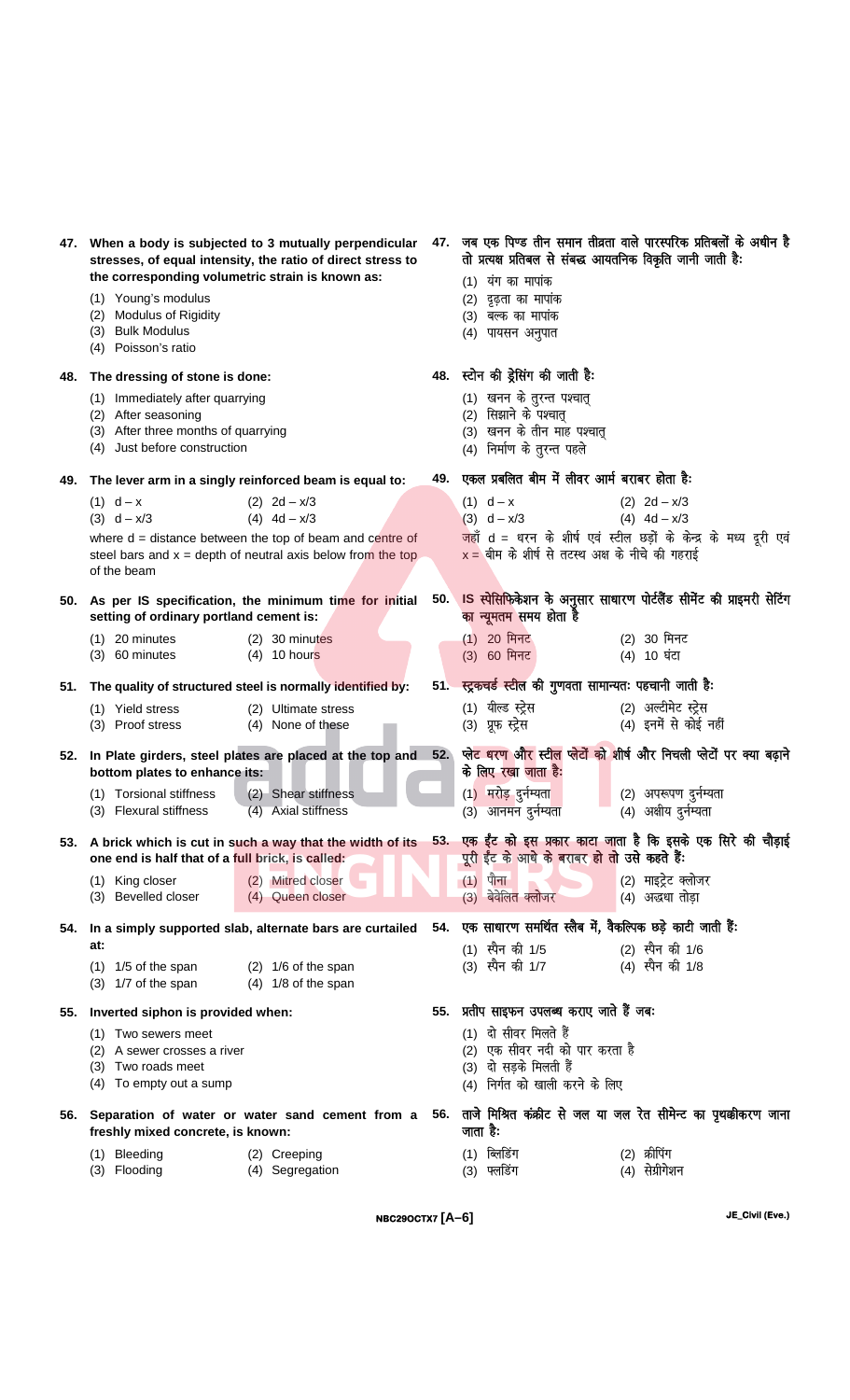|     | that at 2.5 mm:                                                                                                                                                                                                                |                                                          |     | हो तबः                                                                                                                 | 57. In a CBR test, If the CBR value at 5 mm is greater than 57. CBR परीक्षण में यदि CBR का मान 5 mm पर, 2.5 mm से अधिक                                                                        |
|-----|--------------------------------------------------------------------------------------------------------------------------------------------------------------------------------------------------------------------------------|----------------------------------------------------------|-----|------------------------------------------------------------------------------------------------------------------------|-----------------------------------------------------------------------------------------------------------------------------------------------------------------------------------------------|
|     | (1) The higher value should be chosen<br>(2) The test should be repeated<br>(3) Average value of the two should be used<br>(4) None of these                                                                                   |                                                          |     | (1) ऊँचा मान लेना चाहिए<br>(2) परीक्षण दुबारा करना चाहिए<br>(3) दोनों मानों का औसत लेना चाहिए<br>(4) इनमें से कोई नहीं |                                                                                                                                                                                               |
| 58. | <b>Raft foundation is used:</b>                                                                                                                                                                                                |                                                          |     | 58. रैफ्ट नीव का प्रयोग किया जाता है:                                                                                  |                                                                                                                                                                                               |
|     | (1) To increase foundation area<br>(2) Where the sub soil is soft<br>(3) To resist hydraulic uplift<br>(4) All of above                                                                                                        |                                                          |     | (1) नीव क्षेत्र बढाने के लिए<br>(2) जहां अवमृदा कोमल हो<br>(3) जलीय उत्थापन का विरोध करने के लिए<br>(4) उपर्युक्त सभी  |                                                                                                                                                                                               |
| 59. | One kilo Pascal is equivalent to:                                                                                                                                                                                              |                                                          | 59. | एक किलो Pascal =                                                                                                       |                                                                                                                                                                                               |
|     | (1) 10N/mm <sup>2</sup><br>(3) $100N/mm^2$                                                                                                                                                                                     | (2) $1000N/m^2$<br>(4) $1000N/cm^2$                      |     | $(1) 10N/mm^2$<br>(3) $100N/mm^2$                                                                                      | (2) $1000N/m^2$<br>(4) $1000N/cm^2$                                                                                                                                                           |
| 60. | Orifice meter is used to measure:                                                                                                                                                                                              |                                                          | 60. | आस्यमापी का प्रयोग निम्न मापने के लिए किया जाता है:                                                                    |                                                                                                                                                                                               |
|     | (1) Discharge<br>(3) Max velocity                                                                                                                                                                                              | (2) Average velocity<br>(4) Pressure at a point          |     | $(1)$ विसर्जन<br>(3) अधिकतम वेग                                                                                        | (2) औसत वेग<br>(4) एक बिंदु पर दाब                                                                                                                                                            |
|     | 61. Thickened part of the flat slab over its supporting                                                                                                                                                                        |                                                          | 61. | चपटे स्लैब का इसके आलंबी कालम पर स्थूल हिस्सा कहलाता है:                                                               |                                                                                                                                                                                               |
|     | coloumn is known as:<br>(1) Coloumn head<br>(3) Capital                                                                                                                                                                        | (2) Drop panel<br>(4) None of these                      |     | (1) कालम शीर्ष<br>(3) स्तंभ शीर्ष                                                                                      | (2) पात पैनल<br>(4) इनमें से कोई नहीं                                                                                                                                                         |
|     | 62. A steel frame consists of members OA, OB, OC and                                                                                                                                                                           |                                                          | 62. |                                                                                                                        | एक इस्पात के फ्रेम में सदस्यों के रूप में OA, OB, OC तथा OD है                                                                                                                                |
|     | OD all having same length L and same flexural<br>stiffness El. If joint O of the frame is rigid and end A<br>and C are fixed, B is hinged and D is free, then the<br>rotational stiffness of the frame at point O is given by: |                                                          |     | निम्न से प्राप्त होगी:                                                                                                 | जिनमें से सभी की एकसमान लंबाई L और एकसमान आनम्यता कठोरता<br>El है। यदि फ्रेम का जोड़ O कठोर है और छोर A तथा C स्थिर हैं, B<br>कब्जेदार है और D मुक्त है, तो बिंदु O पर फ्रेम की घूर्णी कठोरता |
|     | (1) 6(EI/L)<br>(3) 10(EI/L)                                                                                                                                                                                                    | (2) 8(EI/L)<br>(4) 11(EI/L)                              |     | (1) 6(EI/L)<br>(3) 10(EI/L)                                                                                            | (2) 8(EI/L)<br>(4) 11(EI/L)                                                                                                                                                                   |
| 63. | A rigid jointed plane frame as shown below will:                                                                                                                                                                               |                                                          | 63. |                                                                                                                        | जैसा कि नीचे दर्शाया गया है, एक दृढ़ जोड़ (rigid jointed) वाला फ्रेमः                                                                                                                         |
|     | <u>\</u><br>$^{\pi\pi}$<br>777<br>(1)<br>Sway to left<br>(2)<br>(3) Will not sway<br>(4)                                                                                                                                       | Sway to right<br>None of these                           |     | ↓<br>$\pi$<br>बाईं ओर झुकेगा<br>(1)<br>नहीं झुकेगा<br>(3)                                                              | (2) दाईं ओर झुकेगा<br>(4) इनमें से कोई नहीं                                                                                                                                                   |
| 64. | The modulus of elasticity of steel is assumed to be:                                                                                                                                                                           |                                                          |     | 64. स्टील में लोच के मापांक की मान्यता है:                                                                             |                                                                                                                                                                                               |
|     | $(1)$ 200 KN/mm <sup>2</sup><br>(3) 250 KN/mm <sup>2</sup>                                                                                                                                                                     | (2) 225 KN/mm <sup>2</sup><br>(4) 275 KN/mm <sup>2</sup> |     | (1) 200 KN/mm <sup>2</sup><br>(3) 250 KN/mm <sup>2</sup>                                                               | (2) 225 KN/mm <sup>2</sup><br>(4) 275 KN/mm <sup>2</sup>                                                                                                                                      |
| 65. | The grade of concrete generally not used in RCC is:                                                                                                                                                                            |                                                          | 65. |                                                                                                                        | RCC में किस श्रेणी की कंक्रीट का प्रयोग साधारणतया नहीं किया जाता                                                                                                                              |
|     | $(1)$ M 40                                                                                                                                                                                                                     | $(2)$ M 15                                               |     | हैः                                                                                                                    |                                                                                                                                                                                               |
|     | $(3)$ M 10                                                                                                                                                                                                                     | $(4)$ M 20                                               |     | $(1)$ M 40<br>$(3)$ M 10                                                                                               | $(2)$ M 15<br>$(4)$ M 20                                                                                                                                                                      |
| 66. | Permissible stress $\sigma_{cb}$ as per IS : 456 for M20 concrete<br>is:<br>5 $N/mm2$                                                                                                                                          | (2) 7 N/mm <sup>2</sup>                                  | 66. | होता हैः                                                                                                               | IS : 456 के अनुसार अनुज़ेय प्रतिबल $\sigma_{\rm cb}$ , M20 कंक्रीट के लिए                                                                                                                     |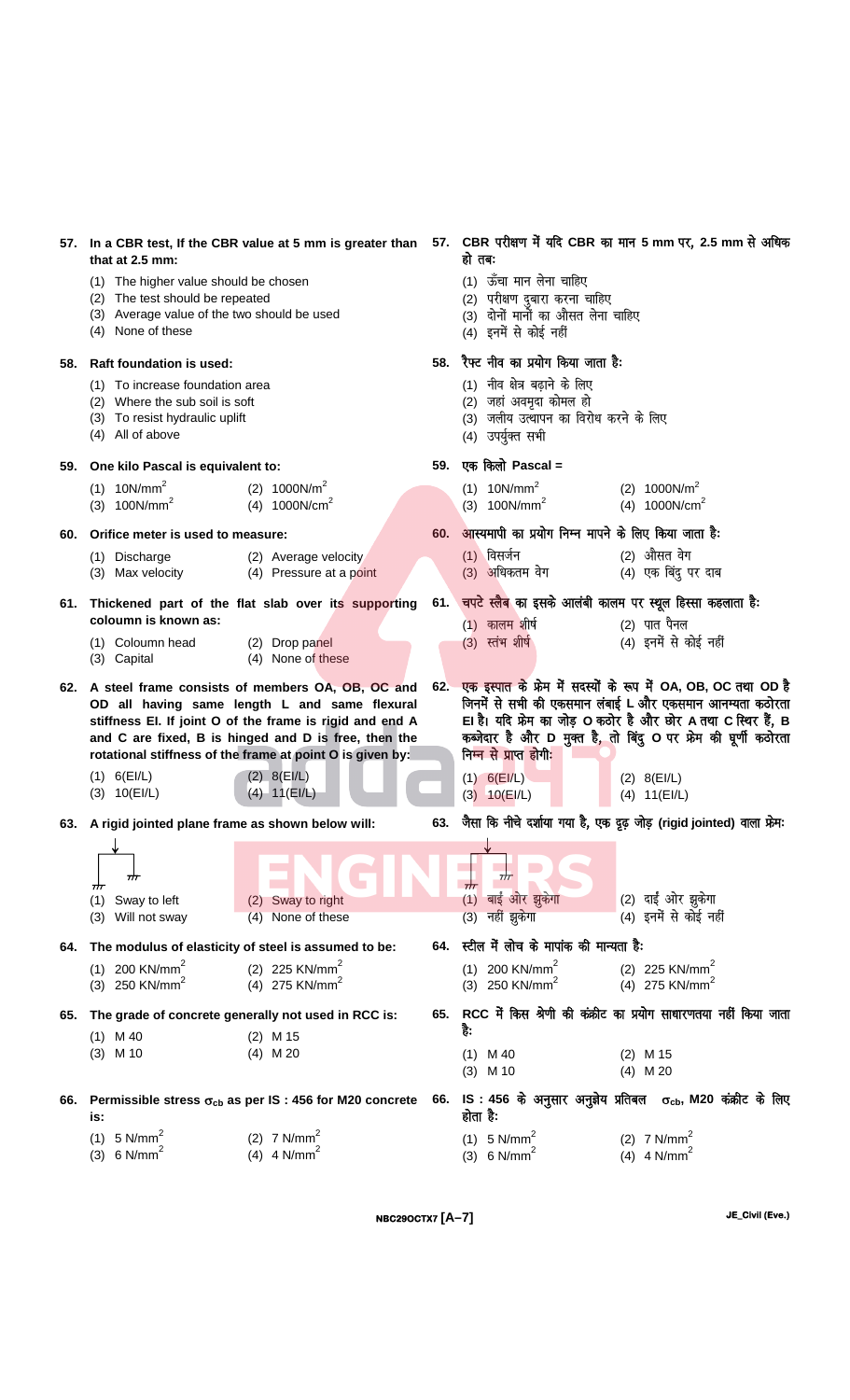- **67. A bourdon gauge measures the pressure at a point relative to:**
	- (1) The standard atmospheric pressure and not relative to absolute zero pressure
	- (2) The absolute zero pressure and not relative to the local atmospheric pressure
	- (3) Standard atmospheric pressure and not relative to local atmospheric pressure
	- (4) The local atmospheric pressure and not relative to the standard atmospheric pressure
- **68. The approximate allowable axial compressive stress under earthquake load condition in reinforced concrete is:**
	- $(1)$  0.25 $f_{ck}$
	- $(2)$  0.33  $f_{ck}$
	- (3) 0.44 *fck*
	- $(4)$  0.30  $f_{ck}$

Where,  $f_{ck}$  = crushing stress of 15 cm cube at 28 days crushing

**dx V** = **EI** $\frac{d^3v}{2}$ 

**(4)** Not related to each other

- **69. The shear force in a beam (V) and the displacement (**ν**) are related by:**
	- (1)  $V = EI \frac{dV}{dx^2}$ **2 dx d d EI**  $\frac{d^2v}{dx^2}$  (2) **V** = **EI**  $\frac{d^3v}{dx^3}$ **4**
	- (3) **V** = **EI** $\frac{d}{dx}$ **dx**

Where  $EI = Flexural$  rigidity

**70. Consider the following statements:**

**If a simply supported beam of uniform cross-section is subjected to a clockwise moment at the left support and an equal anticlockwise moment at the right support, then the:**

- 1. B.M.D. will be in the shape of a rectangle
- 2. S.F.D. will be a straight line coinciding with the base
- 3. Deflection curve will be in the shape of a circular arc

Of these statements

- (1) 1, 2 and 3 are correct
- (2) 1 and 2 are correct
- (3) 1 and 3 are correct
- (4) 2 and 3 are correct

**71. Consider the following statements regarding an under reinforced rectangular section:**

- 1. Concrete develops allowable compressive stress
- 2. Concrete develops stress less than allowable stress
- 3. Steel develops allowable tensile stress
- 4. Steel develops stress less than allowable stress

Of these statements;

- (1) 1 and 3 are correct
- (2) 1 and 4 are correct
- (3) 2 and 3 are correct
- (4) 2 and 4 are correct

#### 67. बूरन्दा गेज इनमें से किससे सम्बन्धित बिन्दु पर दाब का माप करता है:

- (1) मानक वायमंडलीय दाब तथा यर्थाथ शन्य दाब से सम्बन्धित नहीं
- (2) यथार्थ शून्य दाब तथा स्थानीय वायुमंडलीय दाब से सम्बन्धित नहीं
- (3) मानक वायुमंडलीय दाब तथा स्थानीय वायुमंडलीय दाब से सम्बन्धित नहीं
- (4) स्थानीय वायुमंडलीय दाब तथा मानक वायुमंडलीय दाब से सम्बन्धित नहीं

#### 68. प्रबलित कंक्रीट में भूकम्पीय भार स्थिति के अन्तर्गत लगभग अनुमेय अक्ष संपीडन प्रतिबल है:

- $(1)$  0.25 $f_{ck}$
- (2) 0.33 *fck*
- $(3)$  0.44  $f_{ck}$
- $(4)$  0.30  $f_{ck}$

<mark>जब, f<sub>ck</sub> = 28 दिनों के संदलन पर 15 cm घन का संदलन प्रतिबल</mark>

#### 69. एक धरन (V) में अपरूपण बल तथा विस्थापन (v) इनमें से किससे सम्बन्धित हैं:

(1) 
$$
V = EI \frac{d^2v}{dx^2}
$$
  
\n(2)  $V = EI \frac{d^3v}{dx^3}$   
\n(3)  $V = EI \frac{d^4v}{dx^4}$   
\n(4)  $l\sqrt{q}$   $\sqrt{r}$   $l\sqrt{r}$   $l\sqrt{r}$   $l\sqrt{r}$   $l\sqrt{r}$   $l\sqrt{r}$ 

**dx**

जब $EI = 3$ गनमनी दृढ़ता

#### 70. निम्नांकित कथनों पर विचार करें।

यदि एक समान अनुप्रस्थ काट की एक सरल आधारित धरन बाएं आधार पर दक्षिणार्वत आघूर्ण के अधीन है और दाएं आधार पर समान वा<mark>मावर्त आधू</mark>र्ण के अधीन है तोः

- 1. B.M.D एक आयताकार की आकृति में होगी
- 2. S.F.D आधार के साथ संपाती सीधी रेखा होगी
- 3. विक्षेप वक्र एक वृत्तीय आर्क की आकृति में होगा

उपरोक्त कथनों में से

- (1) 1, 2 और 3 सही हैं (2) 1 और 2 सही हैं
- (3) 1 और 3 सही हैं
- (4) 2 और 3 सही हैं

#### एक न्यून प्रबलित आयताकार खंड के संबंध में निम्न कथनों पर विचार करें:

- 1. कंक्रीट अनुमत्य संपीड़न प्रतिबल विकसित कर लेता है
- 2. कंक्रीट अनुमत्य प्रतिबल की तुलना में कम प्रतिबल विकसित कर लेता है<br>3. इस्पात अनुमत्य तनन प्रतिबल विकसित कर लेता है
- इस्पात अनुमत्य तनन प्रतिबल विकसित कर लेता है
- 4 bLikr vuqeR; izfrcy dh rqyuk esa de izfrcy fodflr dj ysrk gS इन कथनों में से:
- (1) 1 और 3 सही है
- (2) 1 और 4 सही है
- (3) 2 और 3 सही है
- (4) 2 और 4 सही है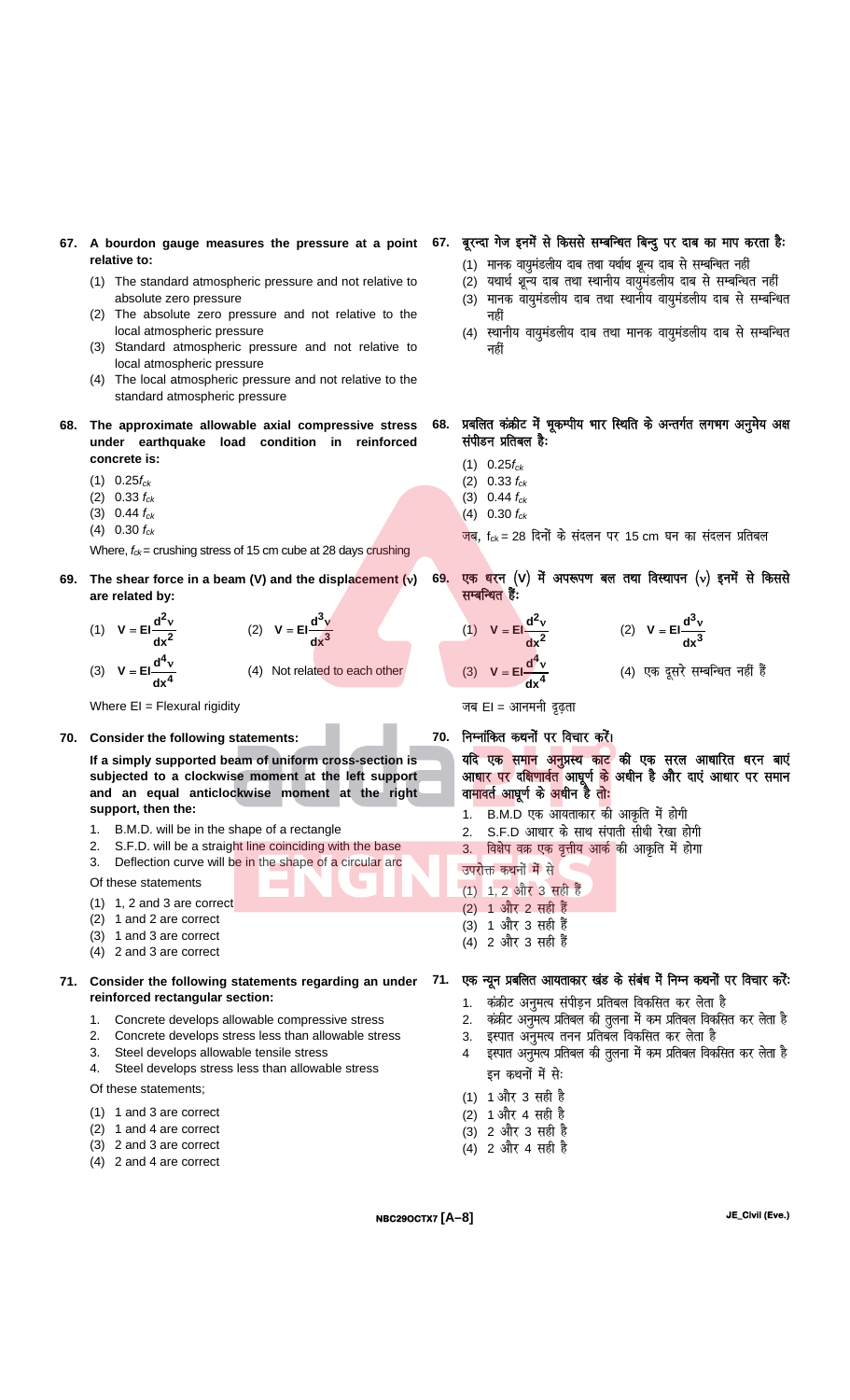|     | to its height for the possible buckling is:                                                                                                                              |     | 72. The ratio of the effective length of a cantilever column 72. सम्भावित आकुंचन हेतु किसी कैन्टीलीवर स्तम्भ की ऊँचाई पर प्रभावी<br>लम्बाई का अनुपात होता है: |
|-----|--------------------------------------------------------------------------------------------------------------------------------------------------------------------------|-----|---------------------------------------------------------------------------------------------------------------------------------------------------------------|
|     | $(1)$ 2.0<br>$(2)$ 1.5<br>$(3)$ 1.0<br>$(4)$ 0.5                                                                                                                         |     | $(1)$ 2.0<br>$(2)$ 1.5<br>(3) 1.0<br>$(4)$ 0.5                                                                                                                |
|     | 73. The Euler load for a column is 1000kN and the crushing<br>load is 1500kN. The Rankine load for this is equal to:                                                     |     | 73. एक स्तम्भ के लिए आयलर भार 1000kN है और कूचलने का भार<br>1500kN है। इसके लिए रैन्किन भार इनमें से किसके बराबर है:                                          |
|     | (1) 600kN<br>$(2)$ 1000 kN<br>(3) 1500kN<br>(4) 2500kN                                                                                                                   |     | (1) 600kN<br>$(2)$ 1000 kN<br>$(3)$ 1500kN<br>(4) 2500kN                                                                                                      |
|     | 74. An axially loaded bar is subjected to a normal stress of 74. एक अक्षीय रूप से भारित छड़ को 173 MPa के सामान्य प्रतिबल के<br>173 MPa. The shear stress in the bar is: |     | अधीन रखा जाता है। छड़ में अपरूपण प्रतिबलः                                                                                                                     |
|     | $(1)$ 75MPa<br>$(2)$ 86.5MPa<br>$(3)$ 100MPa<br>(4) 122.3MPa                                                                                                             |     | $(1)$ 75MPa<br>$(2)$ 86.5MPa<br>(3) 100MPa<br>(4) 122.3MPa                                                                                                    |
|     | 75. If $E_C = \sqrt[2]{f_{CK}}$ , value of a is:                                                                                                                         |     | 75. यदि E <sub>C</sub> $\sqrt[3]{f_{CK}}$ , तो a का मान है:                                                                                                   |
|     | $(1)$ 5900<br>$(2)$ 5800<br>$(3)$ 5700<br>$(4)$ 5600                                                                                                                     |     | $(1)$ 5900<br>$(2)$ 5800<br>$(3)$ 5700<br>$(4)$ 5600                                                                                                          |
|     | circular columns must be:                                                                                                                                                |     | 76. The minimum number of main steel bars in RCC 76. RCC के वृत्ताकार स्तम्भों में मुख्य इस्पात छड़ो की न्यूनतम संख्या इनमें<br>से कितनी होनी ही चाहिए:       |
|     | (1) 2<br>$(2)$ 4<br>(3) 6<br>(4)8                                                                                                                                        |     | (1) 2<br>$(2)$ 4<br>(4)8<br>(3) 6                                                                                                                             |
|     | 77. In uncracked reinforced concrete columns, the actual<br>bending compressive stress is obtained as:                                                                   | 77. | किसी बिना-दरार के प्रबलित कंक्रीट स्तम्भ में वास्तविक बंकन सम्पीडन<br>प्रतिबल इनमें से किस रूप में प्राप्त किया जाता है:                                      |
|     | $(1)$ M/bjd <sup>2</sup><br>$(2)$ M/Z<br>$(4)$ M/P<br>$(3)$ P/A                                                                                                          |     | $(1)$ M/bjd <sup>2</sup><br>$(2)$ M/Z<br>$(3)$ P/A<br>$(4)$ M/P                                                                                               |
|     | Where $M =$ Bending moment; $b =$ width of the column<br>section,<br>$jd$ = lever arm distances, $A = area$ of the transformed                                           |     | जब M = बंकन आघूर्ण, b = स्तम्भ खण्ड की चौड़ाई<br>jd = उत्तोलक भुजा दूरी, A = रूपान्तरित खण्ड क्षेत्र<br>Z = रूपान्तरित खण्ड के खण्ड मापांक                    |
|     | section<br>$Z =$ section modulus of the transformed section<br>$P =$ axial force and $d =$ distance of steel from the extreme<br>compression fibre                       |     | P = अक्षीय बल तथा d = सुदुर सम्पीडन फाइबर से इस्पात की दूरी                                                                                                   |
|     | 78. The shear force is usually associated with:                                                                                                                          |     | 78. आमतौर पर अपरूपण बल इनमें से किसका सहचारी होता है                                                                                                          |
|     | (1) Bending moment<br>(2) Torsional moment<br>(3) Normal thrust<br>(4) None of the above                                                                                 |     | (1) बंकन आघूर्ण<br>(2) मरोड़ी आघूर्ण<br>(4) इनमें से कोई नहीं<br>(3) सामान्य प्रणोद                                                                           |
|     | 79. The soil type which have significant influence of water<br>content in compaction process is:                                                                         | 79. | ऐसी मृदा इनमे से किस प्रकार की होगी जिसमे संहनन प्रक्रिया में जल<br>की मात्रा का प्रभाव महत्वपूर्ण होः                                                        |
|     | (1) Clay of high plasticity<br>Silty clay<br>(2)<br>Sandy silty clay<br>(3)<br>(4) Silty sandy clay                                                                      |     | (1) उच्च प्लास्टिकता वाली मृत्तिका<br>(2) सादमय मृत्तिका<br>(3) बलुई सादमय मृत्तिका<br>(4) सादमय बलुई मृत्तिका                                                |
| 80. | Waterborne pathogens are:                                                                                                                                                |     | 80. जलसंक्रामक रोगाणु हैः                                                                                                                                     |
|     | (2) Viruses<br>(1) Bacteria<br>(4) All of these<br>(3) Protozoa                                                                                                          |     | (1) बैक्टीरिया<br>(2) वायरसेज<br>(4) उपर्युक्त सभी<br>(3) प्रोटोजोआ                                                                                           |
|     | 81. The approximate allowable shear stress in reinforced<br>cement concrete is about:                                                                                    |     | 81. प्रबलित सीमेंट कंक्रीट में अनुज्ञेय अपरूपण प्रतिबल लगभग होता है:                                                                                          |
|     | $(1)$ f <sub>ck</sub> / 30<br>(2) $f_{ck}$ / 15<br>(4) $f_{ck}$ / 5<br>(3) $f_{ck}$ / 7.5                                                                                |     | $(1)$ f <sub>ck</sub> / 30<br>(2) $f_{ck}$ / 15<br>(3) $f_{ck}/7.5$<br>(4) $f_{ck}$ / 5                                                                       |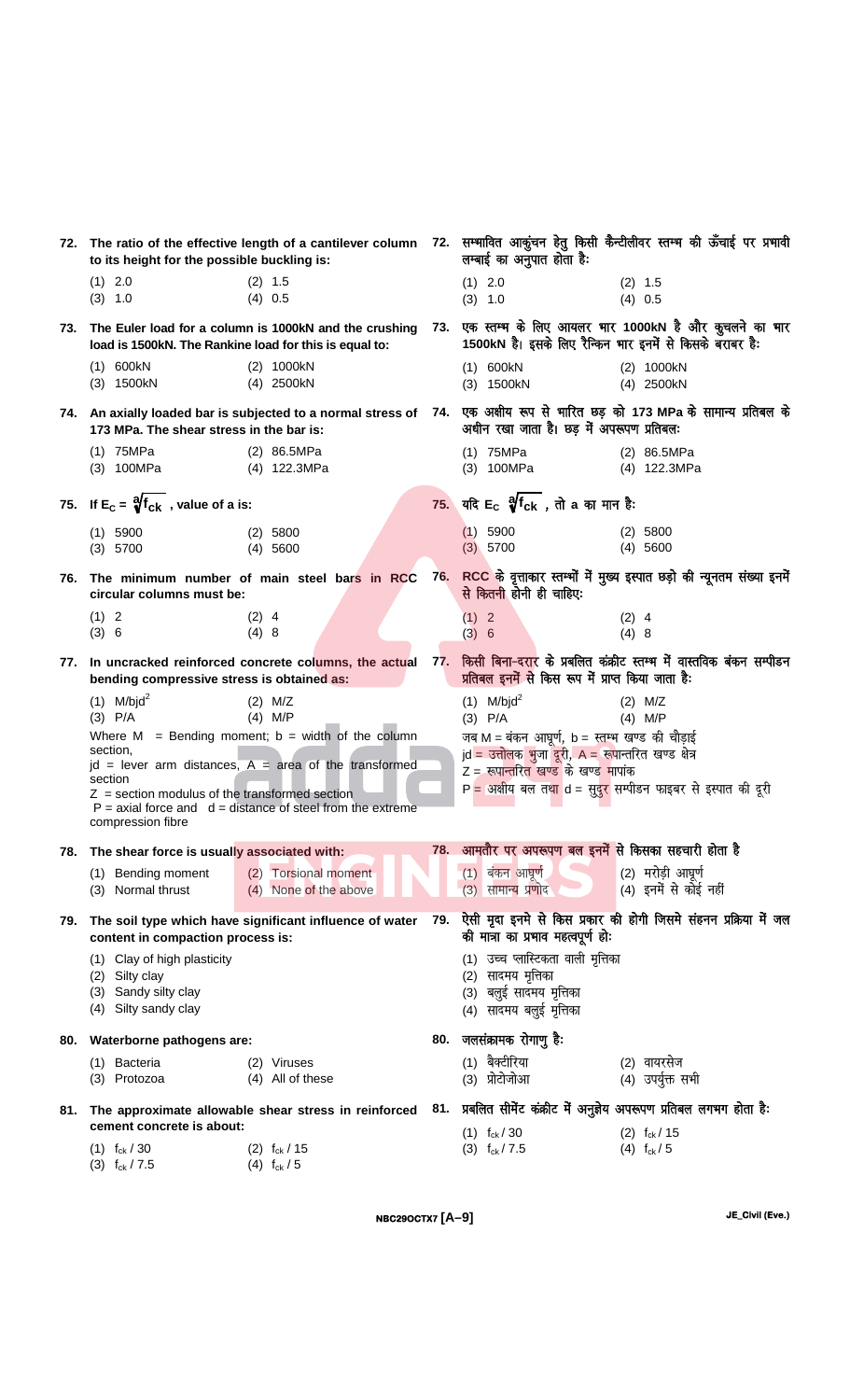#### **82. Bitumen is soluble in:** (1) Diesel (2) Water (3) Petrol (4) Carbon disulphide 82. बिटुमन निम्नलिखित में घुलनशील है (1) डीजल (2) पानी  $(3)$  पेट्रोल (4) कार्बन डाइ सल्फाइड **83. In a fixed beam having a uniformly distributed load over the whole span, the moments will be calculated by the formula:** (1)  $WL^2/12$  (2)  $WL^3/8$ <br>(3)  $WL^2/8$  (4)  $WL^3/12$  $(4)$  WL<sup>3</sup>/12 83. एक स्थाई धरन जिस पर बराबर रूप से भार पूरे स्पैन पर वितरीत है, उसका मोर्मेट की गणना का सूत्र होगाः (1)  $WL^2/12$  (2)  $WL^3/8$ <br>(3)  $WL^2/8$  (4)  $WL^3/1$  $(4)$  WL<sup>3</sup>/12 **84. A tie is a:** (1) Flexible member (2) Compression member (3) Torsion member (4) Tension member 84. निम्न में से टाई है -(1) लचीला मेंबर (2) कम्परेसन मेंबर  $(3)$  टोर्सन मेंबर (4) टेंसन मेंबर **85. A channel section consist of:** (1) Two webs (2) Two flanges (3) Two webs and two flanges (4) One web and two flanges 85. निम्न में से चेनल सेक्सन में होता है (1) दो वेब (2) दो फ्लेंज (3) दो वेब एवं दो फ्लेंज (4) एक वेब एवं दो फ्लेंज **86. The failure of a column depends upon:** (1) Weight of column (2) Length of column (3) Slenderness ratio (4) Cross sectional area of column 86. एक कॉलम की असफलता निर्भर करती है: (1) कॉलम के वजन पर (2) कॉलम की लम्बाई पर (3) स्लेंडरनेस रेश्यो पर (4) कॉलम के क्रोस सेक्सनल एरिया पर **87. Water content of soils can be accurately determined by:** (1) Calcium carbide (2) Sand bath (3) Alcohol method (4) Over drying method निम्न में से मिटटी में पानी की मात्रा को सही ढंग से निर्धारित करता है:  $(1)$  केल्शियम कार्बाइड (2) सैंड बाथ  $(3)$  अल्कोहल विधि (4) ओवर डाईंग विधि **88. The theoretical Velocity of jet at Vena Contracta is:** (1) 2gh (2) 2g **h** (3)  $\sqrt{2gh}$  (4)  $H\sqrt{2g}$ 88. वेना कोन्ट्रैक्टा पर जेट की सैद्धान्तिक वेग होगा? (1) 2gh (2) 2g **h** (3)  $\sqrt{2gh}$  (4)  $H\sqrt{2g}$ **89. Euler's Formula is not Valid for mild steel column when slenderness ratio:** (1) More Than 80 (2) More Than 120 (3) Less Than 80 (4) More Than 30 89. युलर का फार्मूला माइल्ड स्टील कॉलम के लिए तब बैध नहीं होता जब **स्लेंडरनेस रेशियो** (1) 80 से ज्यादा हो (2) 120 से ज्यादा हो (3) 80 से कम हो (4) 30 से ज्यादा हो **90. A francis turbine is:** (1) inward flow reaction turbine (2) inward flow impulse turbine (3) outward flow reaction turbine (4) outward flow impulse turbine 90. एक फ्रांसिस टरबाइन है: (1) इनवार्ड फ्लो रिएक्शन टरबाइन (2) इनवार्ड फ्लो इम्पल्स टरबाइन (3) आउटवार्ड फ्लो रिएक्शन टरबाइन (4) आउटवार्ड फ्लो इम्पल्स टरबाइन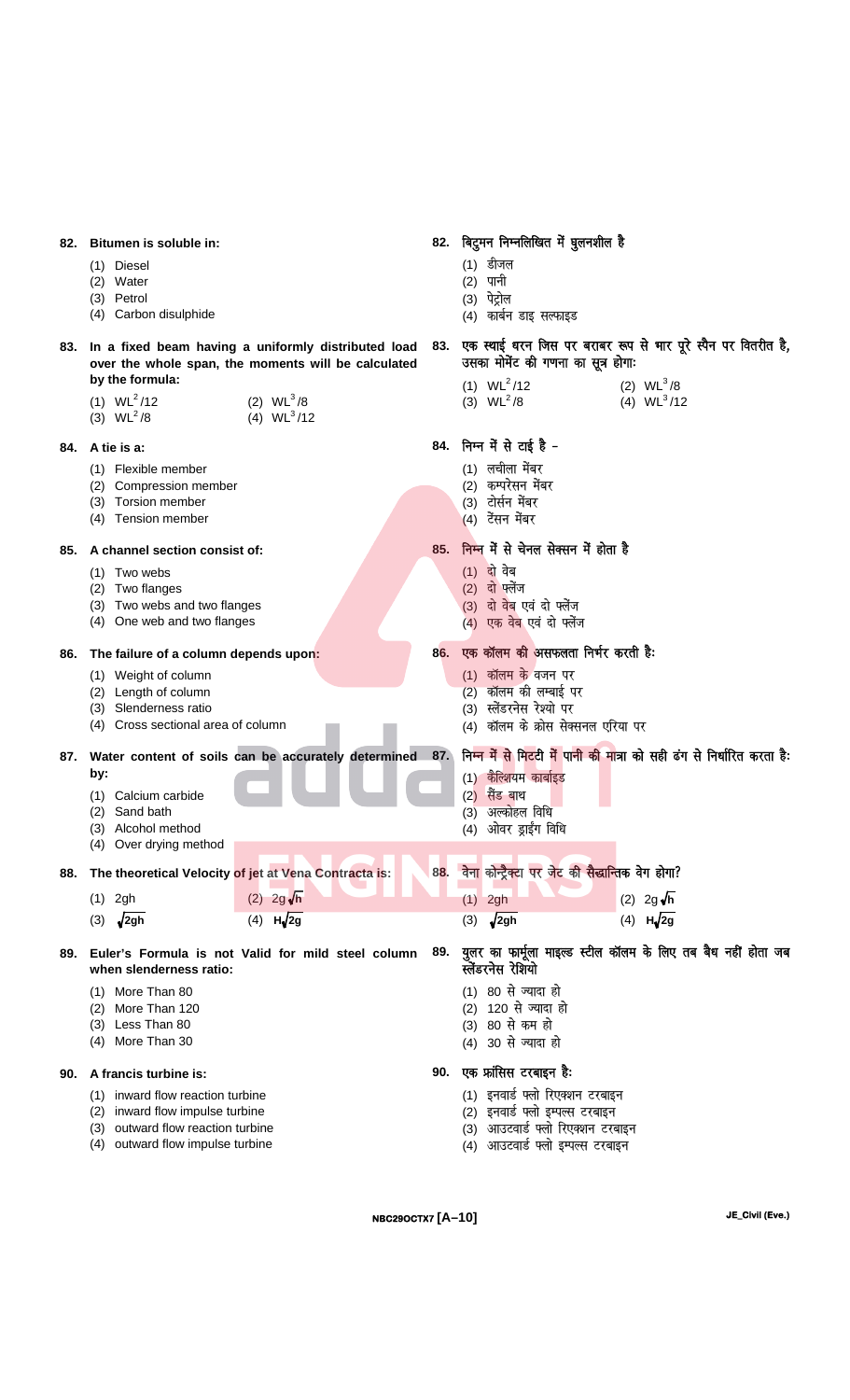|     | 91. The minimum cover for bars in RCC slabs should be:                                                                                                                                        |     | 91. RCC स्लेबों में छड़ों के लिए न्यूनतम आवरण कितना होना चाहिए:                                                                                          |
|-----|-----------------------------------------------------------------------------------------------------------------------------------------------------------------------------------------------|-----|----------------------------------------------------------------------------------------------------------------------------------------------------------|
|     | $(1)$ 15 mm<br>(2) 15 mm or dia of bars<br>(3) 25 mm or dia of bars<br>(4) 15 mm or the size of the aggregate                                                                                 |     | $(1)$ 15 mm<br>(2) 15 mm or छड़ो का व्यास<br>(3) 25 mm or छड़ो का व्यास<br>(4) 15 mm एवं मिलावे का आकार                                                  |
| 92. | The law used in permeability test is                                                                                                                                                          | 92. | पारगम्यता परीक्षण में प्रयोग किए जाने वाले नियम को कहते हैं:                                                                                             |
|     | (1) Stoke's law<br>(2) Pascal's law<br>(3) Darcy's law<br>(4) Newton's law                                                                                                                    |     | (1) स्टोक्स नियम<br>(2) पास्कल का नियम<br>(3) डार्सी का नियम<br>(4) न्यूटन का नियम                                                                       |
|     | 93. Dupit's theory is used to find:                                                                                                                                                           | 93. | ड़ूप्लिट के सिद्धान्त का प्रयोग इनमें से किसका पता लगाने के लिए किया                                                                                     |
|     | (1) Liquid limit of soil<br>(2) The coefficient permeability of soil<br>(3) Shear strength of soil<br>(4) Settlement of soil                                                                  |     | जाता हैः<br>(1) मृदा की द्रव सीमा<br>(2) मृदा का पारगम्यता गुणांक<br>(3) मृदा की अपरूपण सामर्थ्य<br>(4) मृदा का निषदन                                    |
| 94. | The survey, in which the curvature of earth is ignored,<br>is called as:                                                                                                                      | 94. | सर्वे, जिसमें पृथ्वी के कर्वेचर की अवहेलना की जाती है<br>(1) प्लेन सर्वे<br>(2) जिओडेटिक सर्वे                                                           |
|     | (1) Plane survey<br>(2) Geodetic survey<br>(3) Geological survey<br>(4) Aerial survey                                                                                                         |     | (3) जिओलॉजिकल सर्वे<br>(4) एरिअल सर्वे                                                                                                                   |
| 95. | The compressive strength of stone is found out by:                                                                                                                                            | 95. | पत्थर की कम्प्रेसिव स्ट्रेंग्थ किस टेस्ट के द्वारा नापी जाती है                                                                                          |
|     | (1) Attrition test<br>(2) Crushing test<br>(3) Hardness test<br>(4) Impact test                                                                                                               |     | (1) एटरीसन टेस्ट<br>(2) क्रसिंग टेस्ट<br>(3) हार्डनेस टेस्ट<br>(4) इम्पेक्ट टेस्ट                                                                        |
|     | 96. Apex line of a sloping roof is called:                                                                                                                                                    | 96. | एक स्लोपिंग रूफ की अपेक्स लाइन कहलाती है                                                                                                                 |
|     | $(1)$ Rise<br>$(2)$ Hip<br>(3) Ridge<br>$(4)$ verge                                                                                                                                           |     | (2) हिप<br>(1) राइस<br>(3) रिज<br>(4) वर्ज                                                                                                               |
| 97. | The bending moment acting on the plane of an element 97.<br>will cause the following type of stress on the plane:                                                                             |     | किसी तत्व के तल पर लगा हुआ बंकन आधूर्ण तल पर निम्नांकित में से<br>किस प्रकार के प्रतिबल का कारण बनता है:                                                 |
|     | (1) Transverse shear stress<br>(2) Axial stress<br>(3) Tension stress<br>(4) Normal stress                                                                                                    |     | (1) अनुप्रस्थ अपरू <mark>प</mark> ण प्रतिबल<br>अक्षीय प्रतिबल<br>(2)<br>(3) तनाव प्रतिबल                                                                 |
|     |                                                                                                                                                                                               |     | (4) सामान्य प्रतिबल                                                                                                                                      |
| 98. | The toughness index is equal to:                                                                                                                                                              | 98. | कठोरता सूचक इनमें से किसके समकक्ष होता है:<br>(1) अपरूपण सामर्थ्य व प्रवणता का अनुपात                                                                    |
|     | (1) Ratio of the shear strength to the gradient<br>(2) Limit of the liquid limit<br>(3) Ratio of the plasticity index to the flow limit<br>(4) Ratio of the liquid limit to the plastic limit |     | (2) द्रव सीमा की सीमा<br>(3) प्लैस्टिकता सूचक व प्रवाह सीमा का अनुपात<br>(4) द्रव सीमा व प्लास्टिक सीमा का अनुपात                                        |
| 99. | The consolidation of a soil involves:                                                                                                                                                         | 99. | मृदा संपिडन में शामिल है:                                                                                                                                |
|     | (1) Settlement of the soil<br>(2) Gradual drainage and compression of pore water and<br>pore air<br>(3) Compression of air in the pores of the soil<br>None of these<br>(4)                   |     | (1) मृदा का अधोपतन<br>(2) रन्ध्र जल तथा रन्ध्र वायु का क्रमिक अपवहन व सम्पीडन<br>(3) मृदा के रन्ध्रों में वायु का सम्पीडन<br>(4) उपरोक्त में से कोई नहीं |
|     | 100. Concentration of fluorides desirable in water is:                                                                                                                                        |     | 100. जल में फ्लूयराइड्स की सान्द्रता वांछनीय होती है:                                                                                                    |
|     | (1) Not more than 1 mg/litre<br>$(2)$ 1 to 2 mg/litre<br>(3) 10 to 20 mg/litre<br>Not more than 250 mg/litre<br>(4)                                                                           |     | (1) 1 mg/litre से ज्यादा नहीं<br>(2) 1 से 2 mg/litre<br>(3) 10 से 20 mg/litre<br>(4) 250 mg/litre से ज्यादा नहीं                                         |